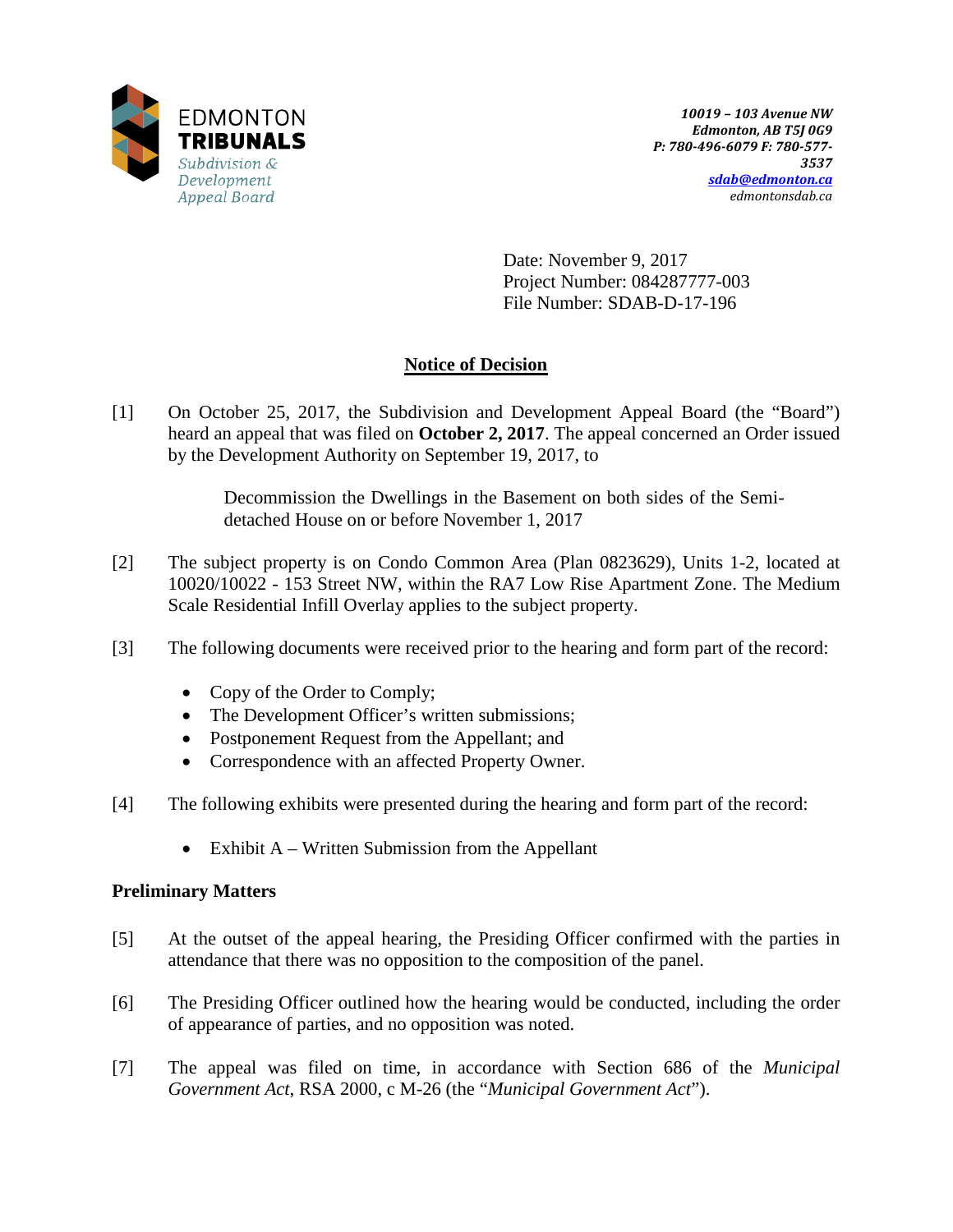### **Summary of Hearing**

- *i) Position of the Appellant, Mr. M. Chavda*
- [8] Mr. Chavda was accompanied by Ms. J. Chavda.
- [9] When Mr. Chavda called the office on Monday to request a postponement, he was advised he would have to come and speak to this request and has therefore decided to go ahead with the hearing.
- [10] Mr. Chavda submitted a submission (marked Exhibit A) which he reviewed with the Board.
- [11] This property was purchased on June 16, 2011, as is, and no improvements have been made other than regular maintenance. Tenants were already occupying all four suites at the time of purchase and the units are rented on a month to month basis.
- [12] The Stop Order should be quashed as it falsely states that on September 14, 2017, the Compliance Officer "conducted an interior land-use inspection of the building on the property noted above". No one was available to allow the officer entry on September 14, 2017, as per the following documents Mr. Chavda submitted:
	- a) A document confirming he had an appointment at the University Hospital on September 14, 2017.
	- b) Signed statements from both downstairs tenants indicating the hours they were not home on September 14, 2017.
	- c) A note posted on the door advising that "Basement Suites at this location do not have permits. Inspection required. Please call back to reschedule".

The statement in the Order clearly states that an interior inspection was conducted but as shown this is not true.

[13] Mr. Chavda then provided a timeline of recent events:

| March 14, 2017: | Application made for a Major Development Permit.                                                                         |
|-----------------|--------------------------------------------------------------------------------------------------------------------------|
| June 30, 2017:  | A request for additional information was received from<br>the Development Officer.                                       |
| July 16, 2017:  | Mr. Chavda requested a time extension due to his ill<br>health and the holiday season.                                   |
| July 25, 2017:  | A letter was received from the Development Officer<br>advising that the Development Permit application was<br>cancelled. |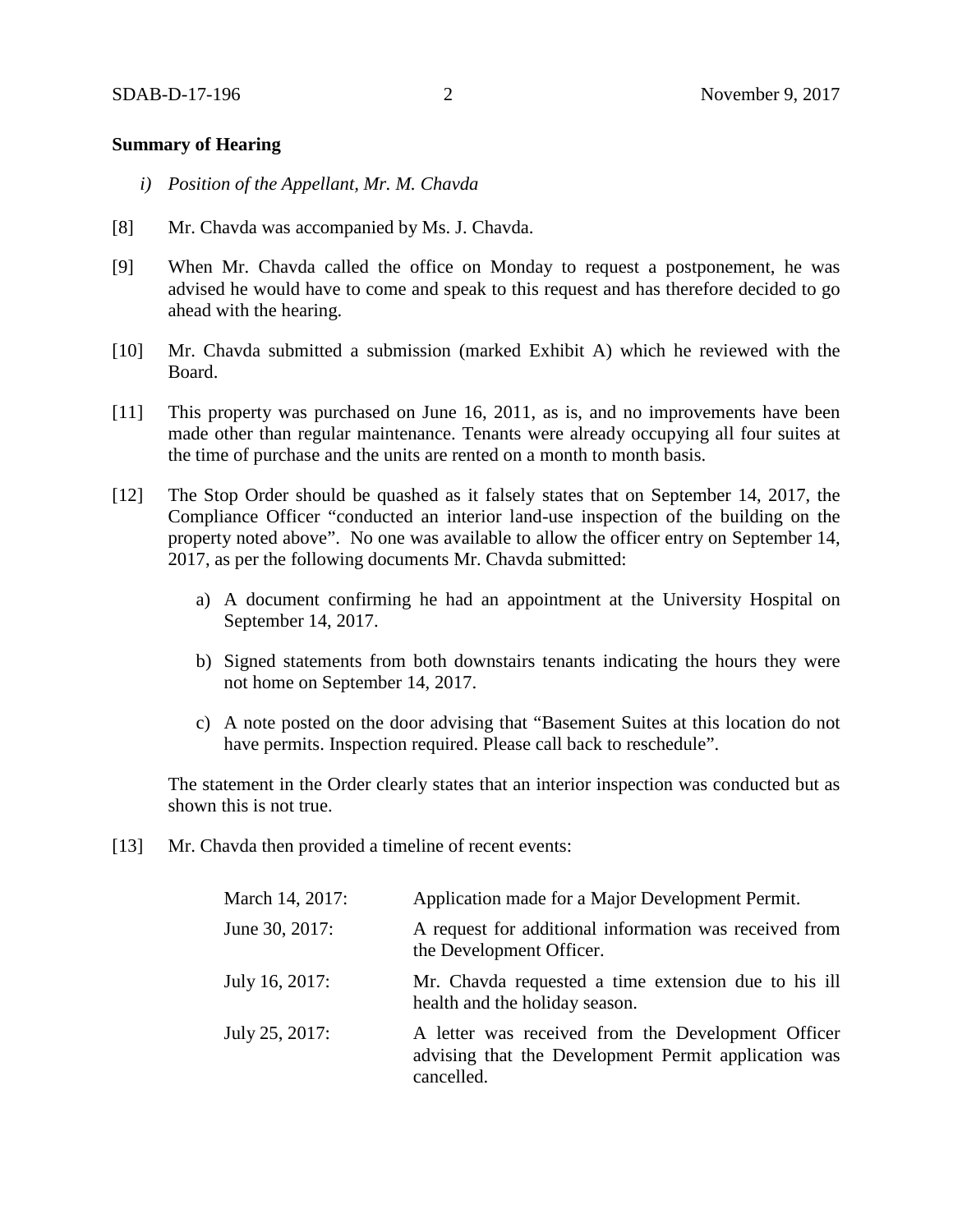| August 11, 2017: | Mr. Chavda applied for a refund which was received on<br>October 6, 2017.                                                                                                                                                                                                                          |
|------------------|----------------------------------------------------------------------------------------------------------------------------------------------------------------------------------------------------------------------------------------------------------------------------------------------------|
| Sept 1, 2017:    | A letter was received from Mr. Bolstad requesting an<br>inspection on September 14, 2017.                                                                                                                                                                                                          |
| Sept. 12, 2017:  | Mr. Chavda submitted a new permit application and<br>spoke with a Development Officer, Mr. P. Belzile, who<br>explained in detail what additional information was<br>required. On this same date, Mr. Belzile e-mailed Mr.<br>Bolstad requesting an extension of any deadlines for a<br>few weeks. |
| Sept 14, 2017:   | Mr. Bolstad conducted an unsuccessful inspection.                                                                                                                                                                                                                                                  |
| Sept 19, 2017:   | A Municipal Government Act Order was issued.                                                                                                                                                                                                                                                       |

Mr. Chavda's conversation with Mr. P. Belzile on September 12, 2017, was the first time the Planning Department clearly explained what information was required. He has advised his consultant and the required information has been re-submitted. He is making a concerted effort to remedy the situation. Had he known that an extension would not be granted he would have made arrangements for the inspection on September 14, 2017, to be conducted properly.

- [14] A copy of the latest Development Permit application was submitted showing that no decision has been made yet. The Stop Order should not be enforced until a decision has been issued regarding this application.
- [15] An Edmonton Journal Article; a June 16, 2016, Executive Committee motion; correspondence with Mayor Iveson and an excerpt from the City of Edmonton public website were submitted to show that Edmonton is moving towards allowing suites in Semi-detached and Duplex housing to help provide safe, affordable housing. Mr. Chavda submitted a copy of a cheque stub from one of his tenants who is earning a minimum wage of \$12.50 an hour and is in need of the safe, affordable housing he is providing.
- [16] The proposed development should be allowed to proceed in accordance with Policy 4.4.1.1. of the Municipal Development Plan, *The Way We Grow,* which encourages the provision of a broad and varied housing choice, incorporating housing of various demographic and income groups in all neighbourhoods.
- [17] The City has allowed secondary suites in other similar properties as shown in photos submitted:
	- a) 12730 / 12732 113A Street is a Semi-detached house with a total of six suites (three on each side). This property has been granted a permit allowing the Secondary Suites and falls under the Safe Housing Guidelines. Mr. Chavda did a search of "Safe Housing" on the Edmonton website but nothing came up.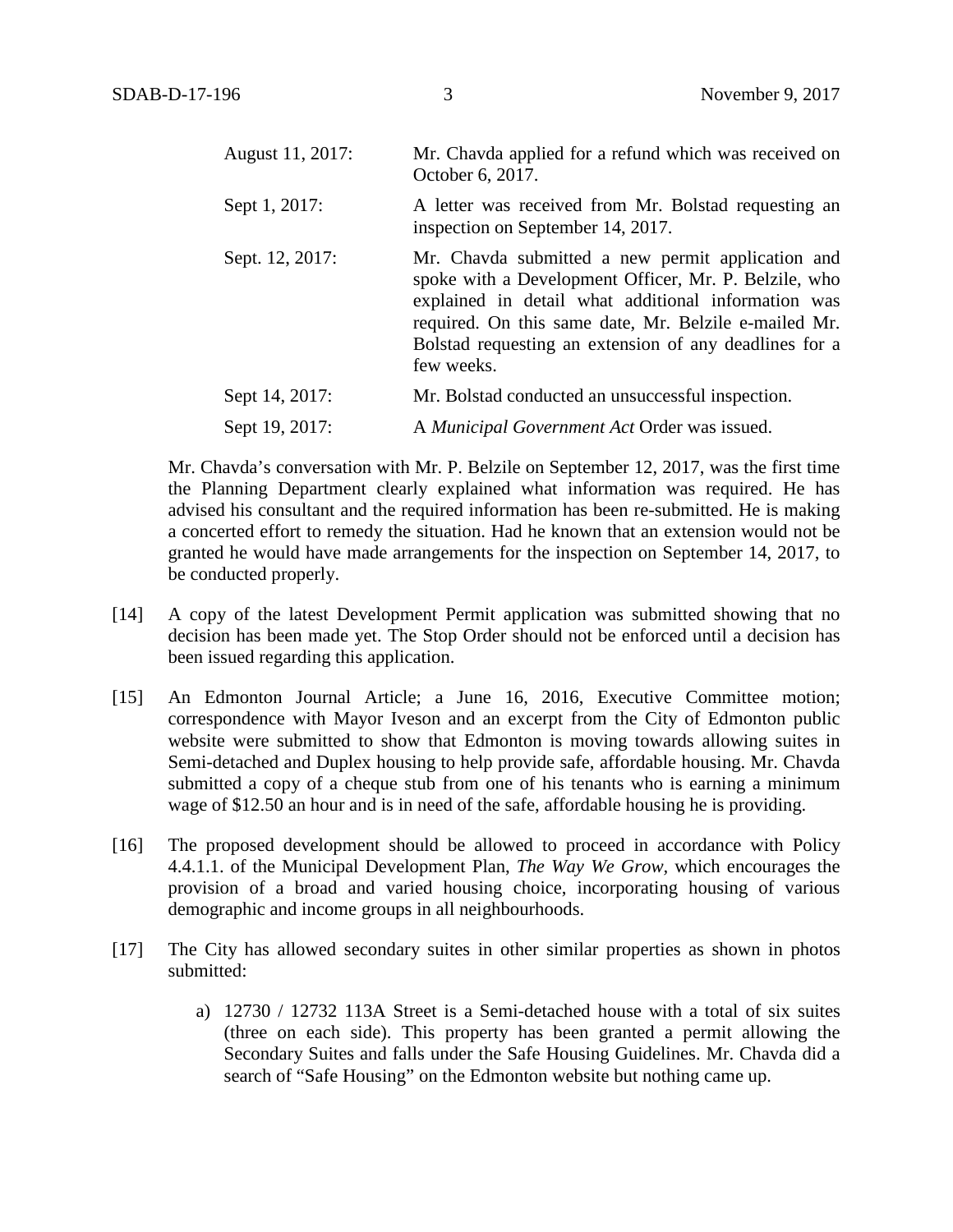- b) 12735 127 Street has a total of four suites (two on each side). The Development Officer had refused the permit allowing Secondary Suites in this property but another panel of this Board overturned the decision and allowed the development in a decision issued on November 28, 2014. (SDAB-D-14-295).
- [18] Mr. Chavda submitted he is also providing Safe Housing and allowing his property to continue operating in the short term, until the Development Permit application is completed, would not unduly interfere with the amenities of the neighbourhood nor materially interfere with or affect the use, enjoyment or value of neighbouring parcels of land.
- [19] There is a mix of multi-unit properties in the area and a neighbouring property owner of a twelve suite apartment commented that he has never had difficulties with any of Mr. Chavda's tenants. Photos of neighbouring properties were submitted.
- [20] Current tenants are not aware of the Stop Order and have not been provided with a date to vacate their suites. Mr. Chavda requests a minimum three month extension of the Order to be able to provide his tenants with 90 days' notice as per the requirements of the *Residential Tenancies Act*.
- [21] Mr. Chavda does not believe it is the City's intention to make people homeless which would be the result if this Order is enforced. He is providing affordable housing to low income families who would not qualify for Boardwalk or Main Street housing.
- [22] The Appellant was not aware of the first notice of inspection which was issued on February 13, 2012. He did receive the notice issued on February 26, 2014, and as a result applied for a Development Permit which was refused and subsequently appealed. The appeal was unsuccessful and he was advised he could reapply six months later. Mr. Chavda has been diligently working to remedy the situation in order to be able to provide safe housing.
- [23] He was unaware that the suites were not legal at the time he purchased the property. He has never personally lived at this location and the suites have always been rented out.
	- *ii) Position of the Development Officer, B., Bolstad*
- [24] Mr. Bolstad was accompanied by his supervisor, Ms. K. Lamont.
- [25] The Stop Order was issued pursuant to Section 23.1(3) of the *Edmonton Zoning Bylaw* for a development in contravention of a Development Permit which conditions that the basement development shall not be used as additional dwelling units.
- [26] He was able to access one of the main floor suites and one of the basement units on September 14, 2017. There was strong evidence that both sides of the basement were being used as separate suites. The two basement suites were separated by a locked door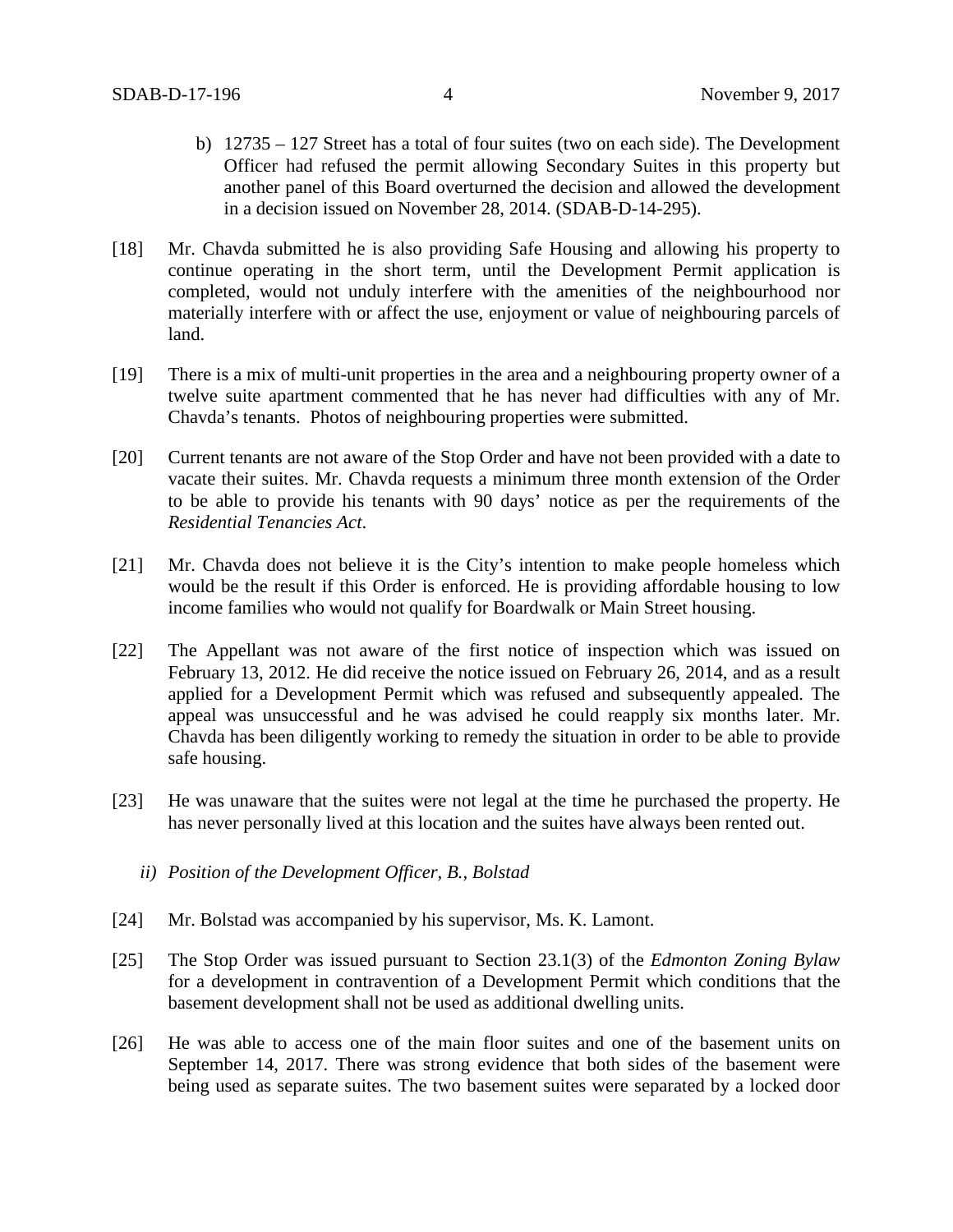and a written note inside the upstairs dwelling said not to lock the exterior door because tenants do not have a key. He therefore felt justified to include the entire building in the Order.

- [27] The permit requires the Owner to remove the cooking facilities from the basement. This includes the removal of the stove, hot plates, toaster ovens and all wiring from the stove to the panel. The locked separations between the main floor and the basement areas on each side of the Semi-detached building must also be removed. These changes would be simple and straight-forward to reverse should regulations change in the future.
- [28] The violation was first discovered five years ago. Enforcement did not occur immediately in order to allow time for the owners to go through the permit application process. In 2015, the permit application was refused by another panel of this Board as it was determined that the application could not be approved in the building's current state. Mr. Bolstad noticed a new pending application to convert the building to Stacked Row Housing in 2016 and decided to let the permit application process runs its course. Numerous requests for information were not responded to; therefore, the application was cancelled. He therefore felt it was appropriate to issue the Stop Order and require the building to be converted back to what was originally approved on Permit 71345842-005 issued on September 12, 2007. This is the only legal permit in place and it conditions that no basement suites are to be developed.
- [29] The first application was the most complete and got to point of being heard by the Board. All other applications have been cancelled as not enough information was provided to thoroughly review the applications. The September 12, 2017, permit application is currently not being formally reviewed and requests for further information have been made.
- [30] Submitting partial applications to delay enforcement indefinitely is a hardship to the City and results in the City never being able to enforce anything. In order to approve this development, fifteen variances would be required to the development regulations for Apartment Housing.
- [31] Council is currently discussing allowing Secondary Suites in Semi-detached houses and a series of open houses will occur in the next few months; however, the eventual outcome is speculation at this point.
- [32] Mr. Bolstad agreed that a compliance date of November 1, 2017, does not allow sufficient time to provide notice to tenants.

### *iii) Rebuttal of the Appellant*

[33] Mr. Chavda disputes what was written in the Order and still maintains that only a partial inspection was done on September 14, 2017.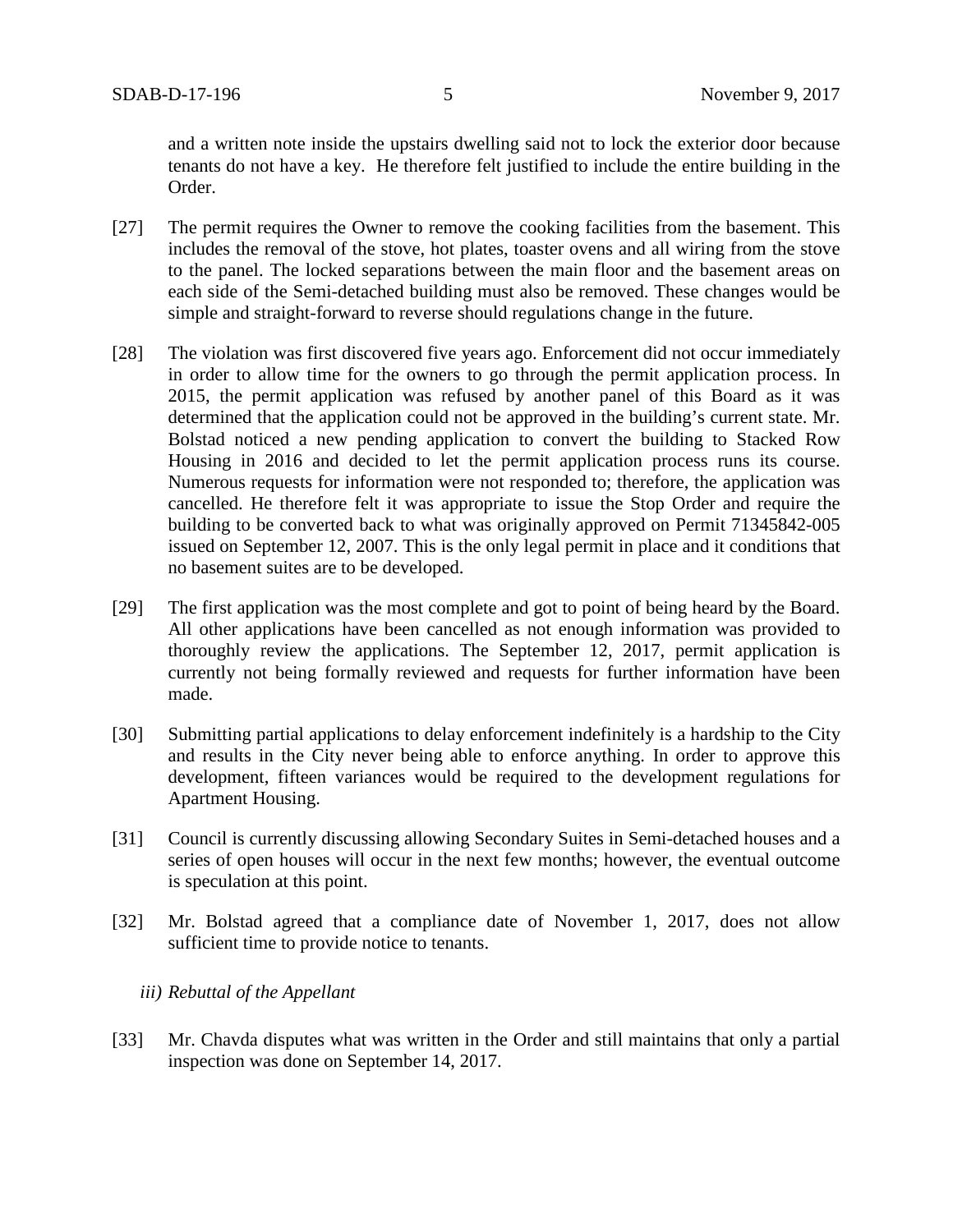- [34] One of the documents in Mr. Bolstad's submission is a Building Permit issued on May 11, 2009, for basement development at 10020 – 153 Street. It is his understanding that this allows the basement development.
- [35] If the Order is not quashed, he requests an extension as he has to give his tenants 90 days' notice as per the *Residential Tenancies Act*.

#### **Decision**

[36] The appeal is DENIED and the Stop Order is UPHELD. The decision of the Development Authority is CONFIRMED.

### **Reasons for Decision**

- [37] The most recent Development Permit (71345842-005) was issued on November 15, 2007, "To construct a Semi-Detached House with front uncovered decks (each 1.06 metres by 1.20 metres) and rear attached garages (each 3.66 metres by 6.71 metres)." It was a condition of this permit that "The proposed basement developments shall not be used as additional dwelling units."
- [38] Based upon not only the evidence of the Development Authority but also upon the admission of the Appellant, there are two Secondary Suites being operated as separate dwellings in contravention of the above mentioned condition in the 2007 Development Permit. The Appellant has never received a Development Permit to allow those basement suites. In fact, the Appellant did apply for them in 2014, was denied, and appealed to this Board and in decision SDAB-D-15-066, this Board confirmed the decision of the Development Authority and denied the permit application.
- [39] The terms of the Stop Order are not overly broad and simply require that the condition that was in the 2007 Development Permit be complied with. As a result, the Board finds that the Stop Order was validly issued by a Development Compliance Officer having the authority to exercise development powers pursuant to the *Municipal Government Act* and as a result the appeal is denied.

Ian Wachowicz, Chair Subdivision and Development Appeal Board

Board Members in Attendance: Mr. V. Laberge; Ms. M. McCallum, Mr. A. Nagy, Mr. C. Buyze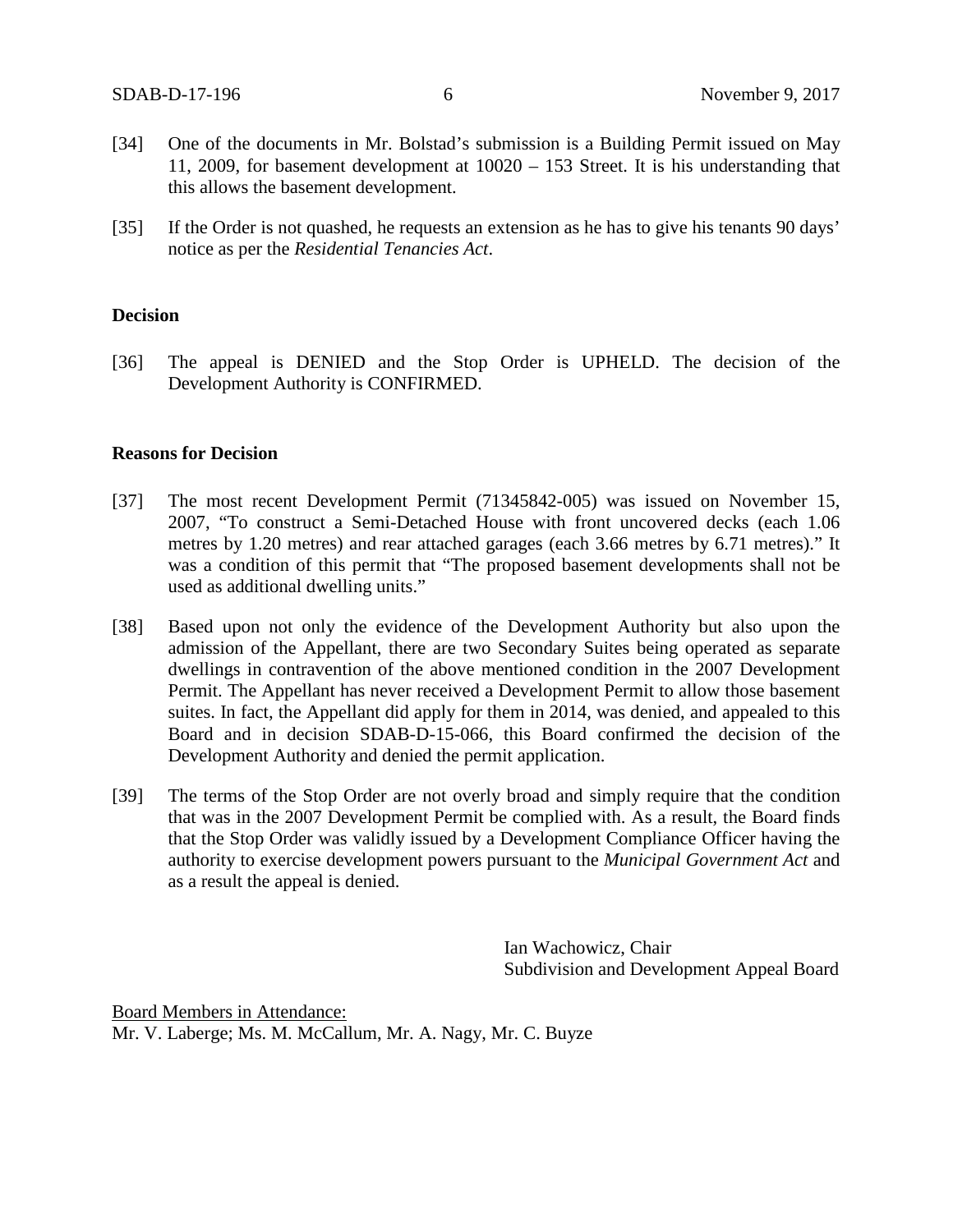## **Important Information for the Applicant/Appellant**

- 1. This decision may be appealed to the Alberta Court of Appeal on a question of law or jurisdiction under Section 688 of the *Municipal Government Act*, RSA 2000, c M-26.
- 2. When a decision has been rendered by the Subdivision and Development Appeal Board, the enforcement of that decision is carried out by the Sustainable Development Department, located on the 2nd Floor, Edmonton Tower, 10111 – 104 Avenue NW, Edmonton, AB T5J 0J4.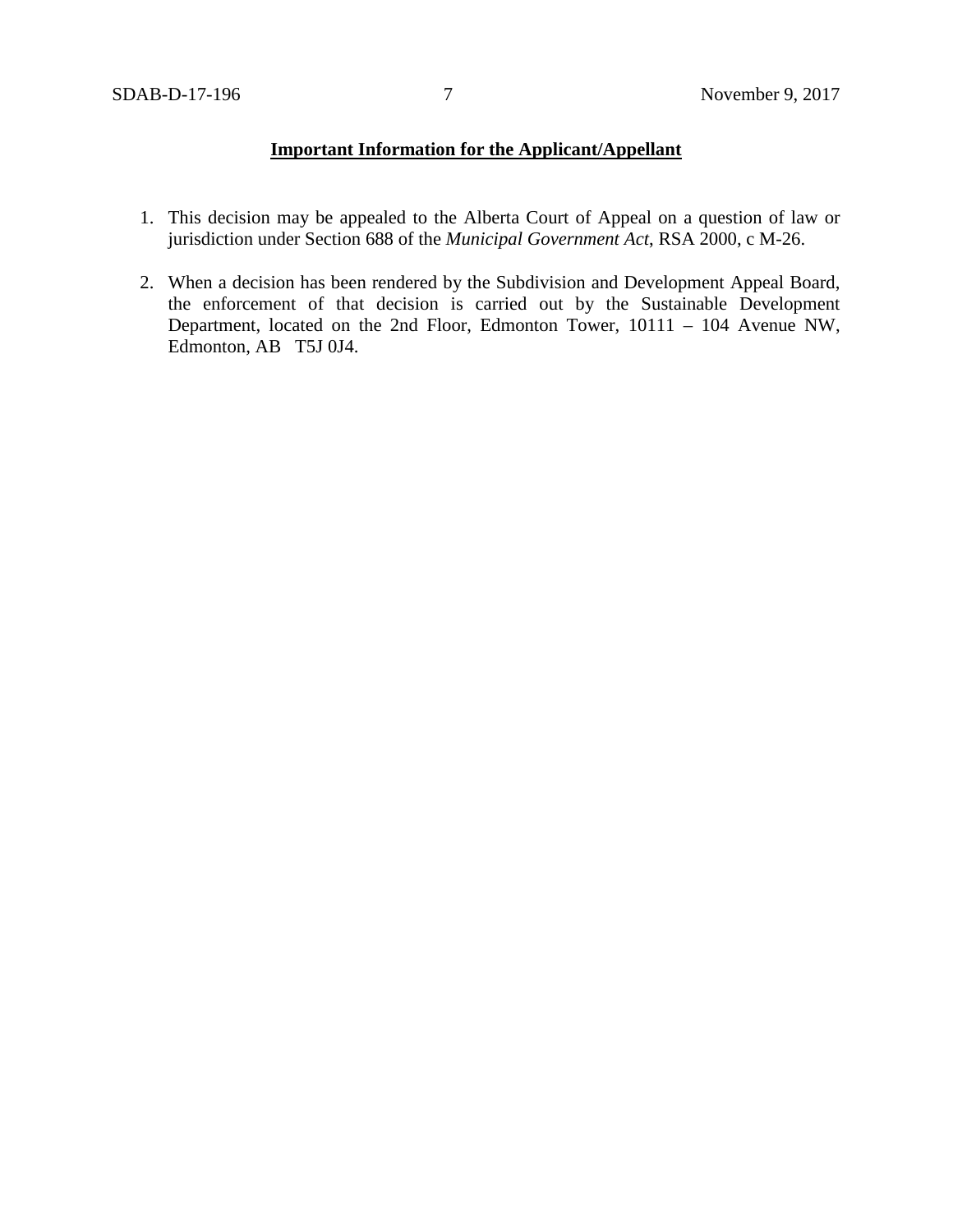

Date: November 9, 2017 Project Number: 246313184-001 File Number: SDAB-D-17-197

## **Notice of Decision**

[1] On October 25, 2017, the Subdivision and Development Appeal Board (the "Board") heard an appeal that was filed on **September 27, 2017**. The appeal concerned the decision of the Development Authority, issued on September 8, 2017 to approve the following development:

> Construct a Single Detached House with Unenclosed Front Porch, Front Partially Covered deck (4.29 metres by 1.78 metres), rear uncovered deck (1.22 metres by 3.23 metres), Fireplace and Basement development (NOT to be used as additional dwelling) and to demolish a Single Detached House

- [2] The subject property is on Plan RN39B Blk 59 Lot 18, located at 10925 126 Street NW, within the DC1 Direct Development Control Provision. The West Ingle Area Redevelopment Plan applies to the subject property.
- [3] The following documents were received prior to the hearing and form part of the record:
	- Copy of the Development Permit application with attachments, proposed plans, and the approved Development Permit;
	- The Development Officer's written submissions;
	- The Appellant's written submissions; and
	- E-mails in Opposition to the Development.
- [4] The following exhibits were presented during the hearing and form part of the record:
	- Exhibit A Black's Law Dictionary Page 1433 (Appellant)
	- Exhibit B Definition of Streetscape (Appellant)
	- Exhibit  $C -$  Four photographs in the immediate vicinity of the subject site (Appellant)
	- Exhibit D Series of e-mails between Appellant and Heritage Planner
	- Exhibit  $E -$  Three photographs submitted by Respondent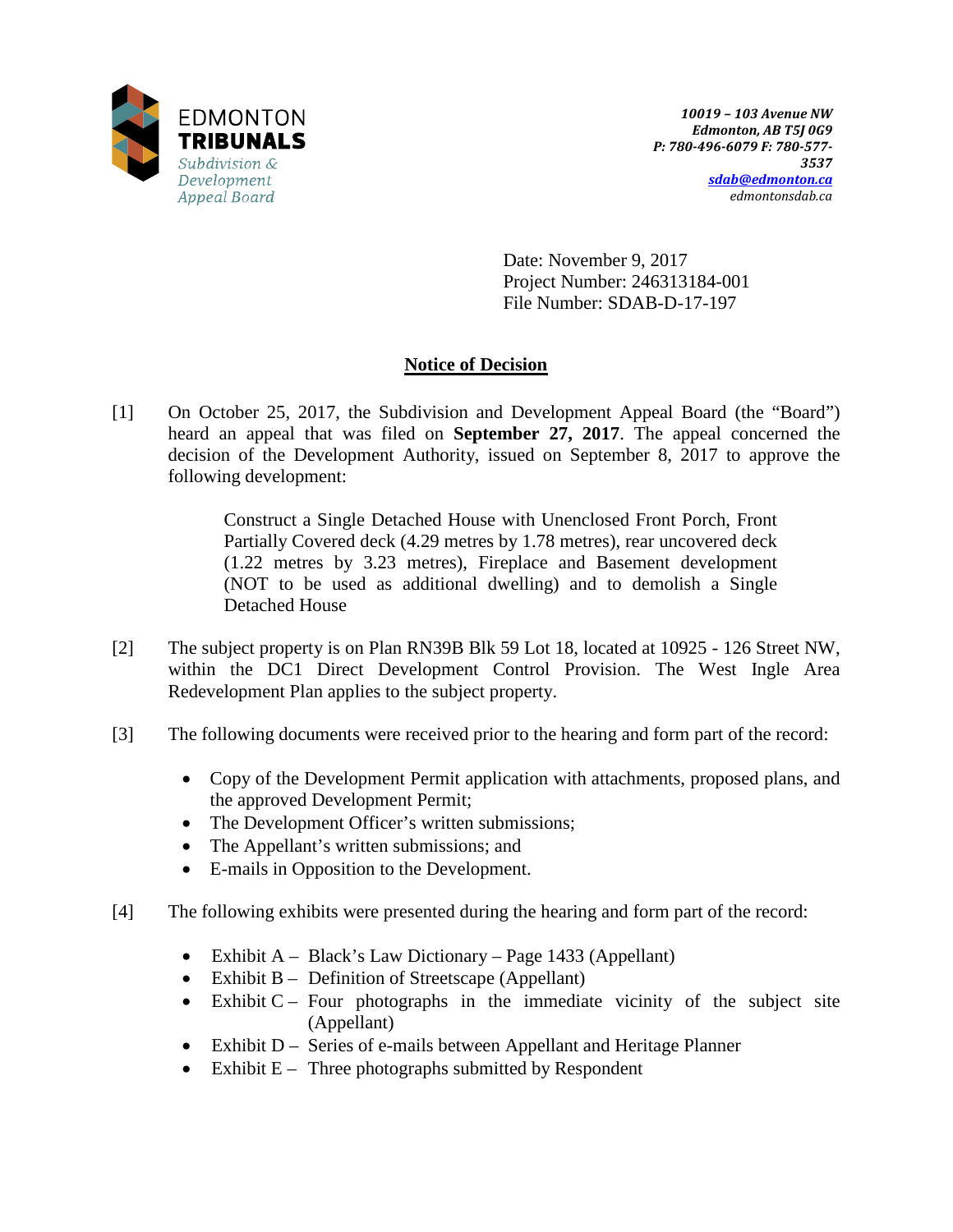### **Preliminary Matters**

- [5] At the outset of the hearing Mr. I. Wachowicz, Chair, disclosed that he had previously worked at the same law firm as Mr. Garber, one of the Appellants. None of the parties in attendance had any opposition to the composition of the panel.
- [6] The Presiding Officer outlined how the hearing would be conducted, including the order of appearance of parties, and no opposition was noted.
- [7] The appeal was filed on time, in accordance with Section 686 of the *Municipal Government Act*, RSA 2000, c M-26 (the "*Municipal Government Act*").
- [8] The Presiding Officer explained to the parties that this site is zoned DC1 Direct Development Control District. City Council has taken special control of the site. The Board's authority is limited under Section 641(4)(b) of the *Municipal Government Act*, which states:

Despite Section 685, if a decision with respect to a development permit application in respect of a direct control district, is made by a development authority, the appeal is limited to whether the development authority followed the directions of council, and if the subdivision and development appeal board finds that the development authority did not follow the directions it may, in accordance with the directions, substitute its decision for the development authority's decision.

The Presiding Officer asked all of the Parties to make submissions to the Board to explain how the Development Officer did or did not follow the directions of Council.

#### **Summary of Hearing**

- *i) Position of the Appellants, A. Garber and K. Garber*
- [9] Mr. Garber was accompanied by his assistant, Ms. A. Sorensen.
- [10] Prior to the hearing commencing, an amended ground for appeal was submitted to the Board: "The grounds for this appeal are that the development officer erred in granting a development permit which is contrary to the West Ingle Area Redevelopment Plan as amended by bylaw 11421."
- [11] Mr. Garber asked if the e-mails submitted to the Board by residents who live outside of the 60 metre notification area but within the Westmount Architectural Heritage Area (WAHA) would be considered. The Chair clarified that any "affected" party may make a submission and that the Board would consider these submissions on a case by case basis.
- [12] The Respondents moved into the neighbourhood about a month ago and reside next door to the Appellants. Mr. Garber holds no ill will towards them personally and this has not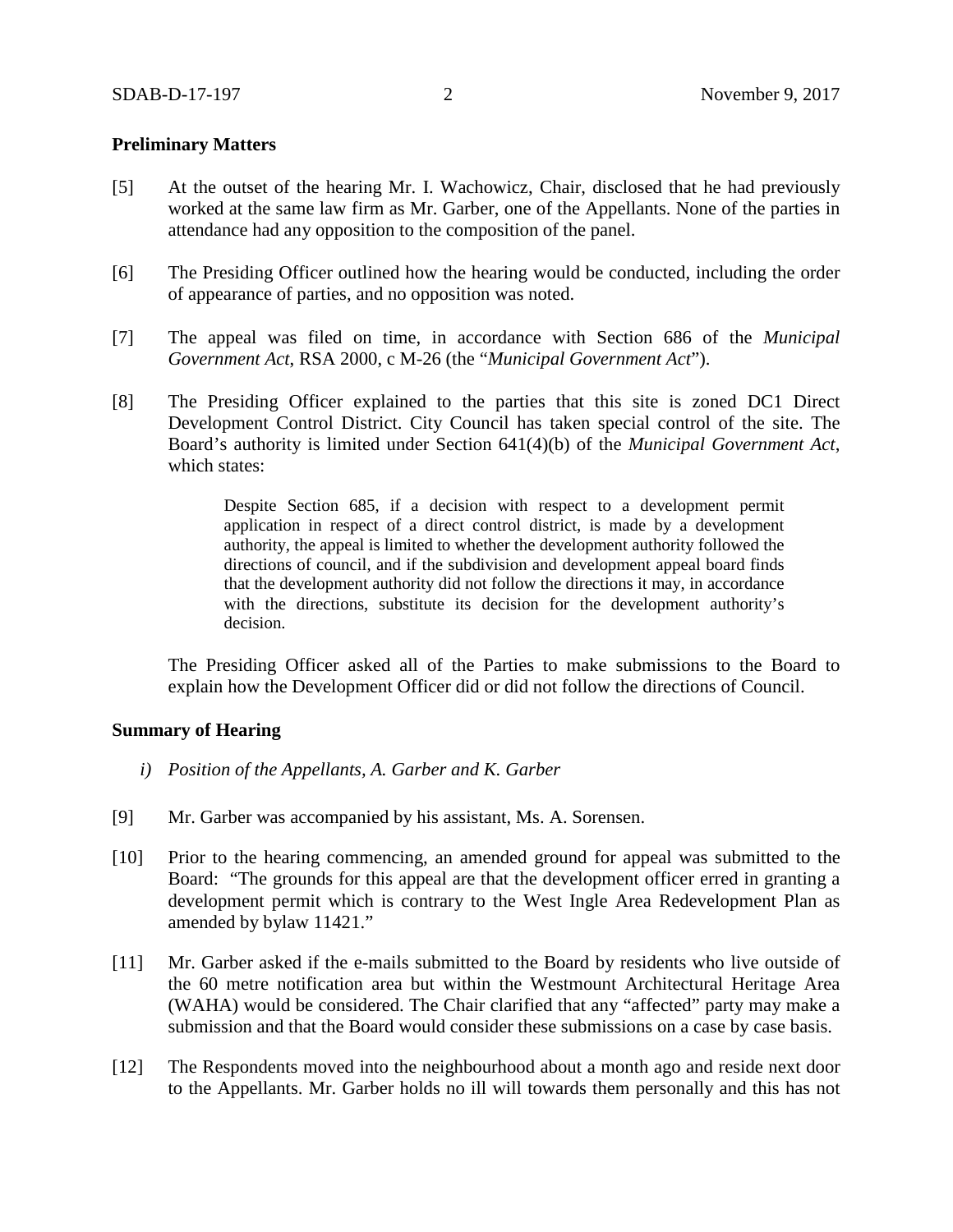been a pleasant process for either party to go through. They are here as Appellants because the integrity of the WAHA is at stake and needs to be preserved.

- [13] The WAHA is a Direct Control Area which is governed by Section 710.1 of the *Edmonton Zoning Bylaw.* The purpose of this Provision is to provide for detailed, sensitive control of the Use, development, siting and design of buildings and disturbance of land where this is necessary to establish, preserve or enhance:
	- a. areas of unique character or special environmental concern, as identified and specified in an Area Structure Plan or Area Redevelopment Plan; ...
- [14] In the 1980's, residents identified a number of issues in their neighbourhood which were verified by the Planning Department. Most of the houses on 125 Street and 126 Street between 107 Avenue and 110 Avenue were constructed between 1912 and 1925 and have retained their original architectural character. Over the past five to seven years property owners in this area have shown great interest in repairing and renovating these older homes and there is a need to ensure that future renovation and redevelopment that occurs will conserve the original architectural features and character of these homes.
- [15] The Garbers moved into the neighbourhood in 1986. By that time, the West Ingle Area Redevelopment Plan was already in place and Direct Control provisions came into force in 1997 for 125 and 126 Street between 107 and 111 Avenue. This is a very small area in terms of the overall City of Edmonton.
- [16] Policy 1 Architectural Heritage Area is found on page 15 of the West Ingle Area Redevelopment Plan and reads:

The portion of West-Ingle between 107 Avenue and 111 Avenue, the lane west of 124 Street and the lane east of 127 Street will be known as an Architectural Heritage Area and be districted DC1 (Direct Control) District. Property owners in this area are encouraged to renovate or rebuild in the architectural styles which characterized West-Ingle between 1912 and 1925, and existing streetscapes **will** be maintained to reflect the area's original; [emphasis added]

- [17] The word will was overlooked by the Development Officer. Black's Law Dictionary defines the word "will" as: *An auxiliary verb commonly having the mandatory sense of "shall" or "must." It is a word of certainty, while the word "may" is one of speculation and uncertainty.* (Exhibit A). The above section of the Area Redevelopment Plan makes it mandatory for owners to maintain the original streetscape of the area.
- [18] Two definitions of "Streetscape" were submitted. (Exhibit B).
	- (1) Streetscape is a term "that refers to (and) is used to describe the natural and built fabric of the street, and defined as the design quality of the street and its visual effect." The concept recognizes that a street is a public place where people are able to engage in various activities. Streetscapes and their visual experience largely influences public places where people interact, and it ultimately helps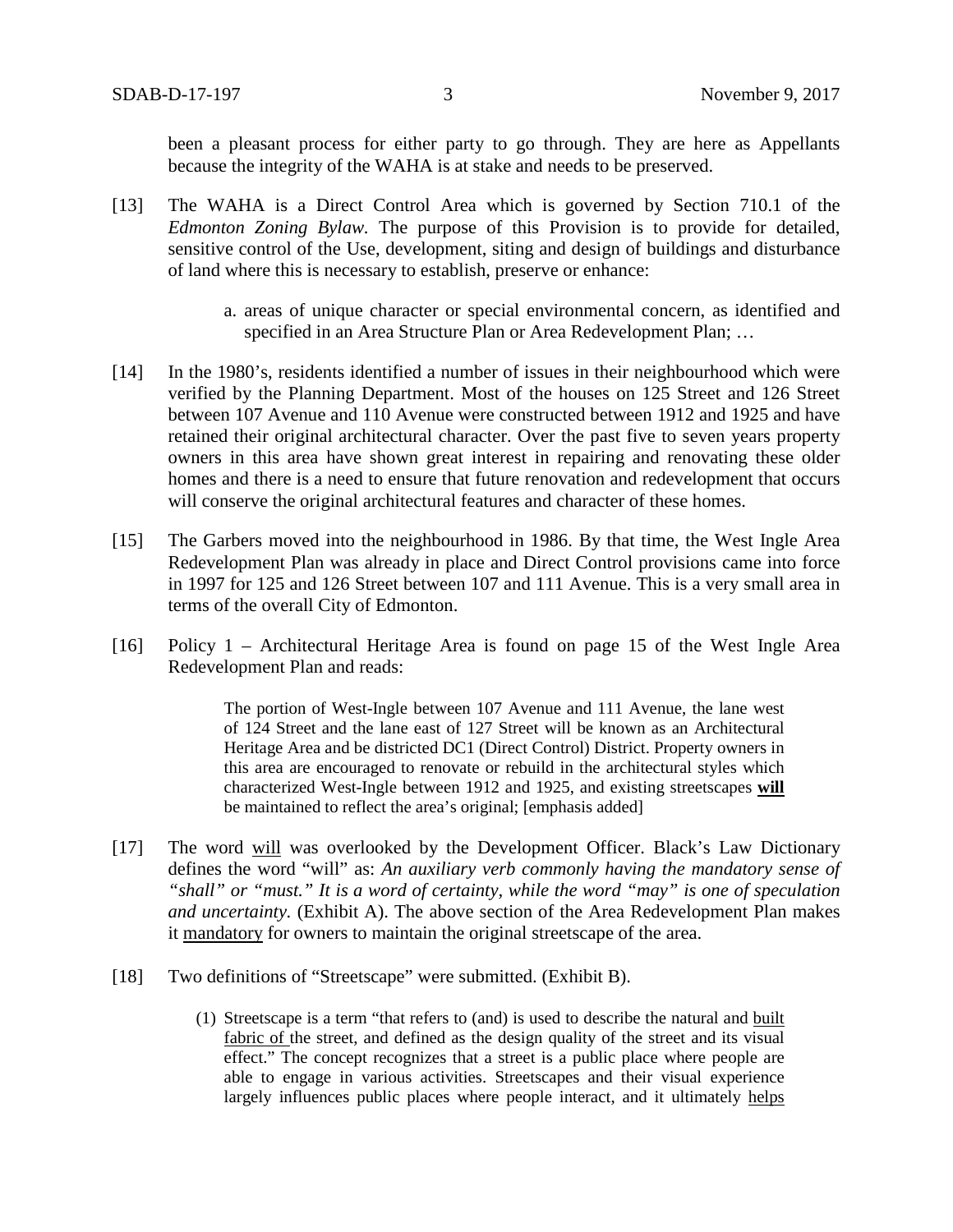define a community's aesthetic quality, economic activity, health, and sustainability.

(2) Streetscape – The visual elements of a street, including the road, adjoining buildings, sidewalks, street furniture, trees and open spaces, etc., that combine to form the street's character.

The Development Officers have overlooked what constitutes "streetscape" and that it will be maintained.

- [19] Mr. Garber participated in the development of this area as a Direct Control Zone and worked closely with architect Peter Ordinec. There was a concern that builders might not know how to achieve the construction of a building that conforms to existing streetscapes; therefore, the Architectural Guidelines contained on pages 76 and 77 of the West Ingle Redevelopment Plan were written. Because the guidelines are voluntary, the mandate to preserve streetscape has been lost.
- [20] Mr. Garber reviewed a "walking tour" he had submitted to the Board Westmount Architectural Heritage Area – A Cherished Neighbourhood at Risk.
	- a) This presentation highlights the characteristics of some of the traditional style homes in this area, some of which have been designated a Historic Resource by the City of Edmonton. Property owners have paid an additional levy to have traditional style street lamps installed.
	- b) Double hung windows, steep pitched roofs, large verandas, carriage houses, knee braces, brick and dormers are some of the features of these homes. Some of the homes have been extensively renovated to preserve the original character of the home and others are newer homes which have been built to conform to the streetscape.
	- c) Two recently built modern homes stick out like "sore thumbs" and clearly do not fit into the area. There are many other places in Edmonton where such modern homes would be more appropriate. Many residents were not aware of these developments and feel it should be mandatory that all property owners within the WAHA area are notified of all new developments, not just those within the standard 60 metre notification area.
	- d) Another home which clearly does not fit in has a front attached garage. The zoning has now been changed and front-access garages are prohibited from being built in the WAHA.
	- e) A photo of the Appellants' home shows a 1920's style Arts and Crafts home built in the 1980's. They made changes to their original design at considerable expense to accommodate requests by the Heritage Planner including replacing a proposed plate glass window with double-hung windows and substituting river rock with brick.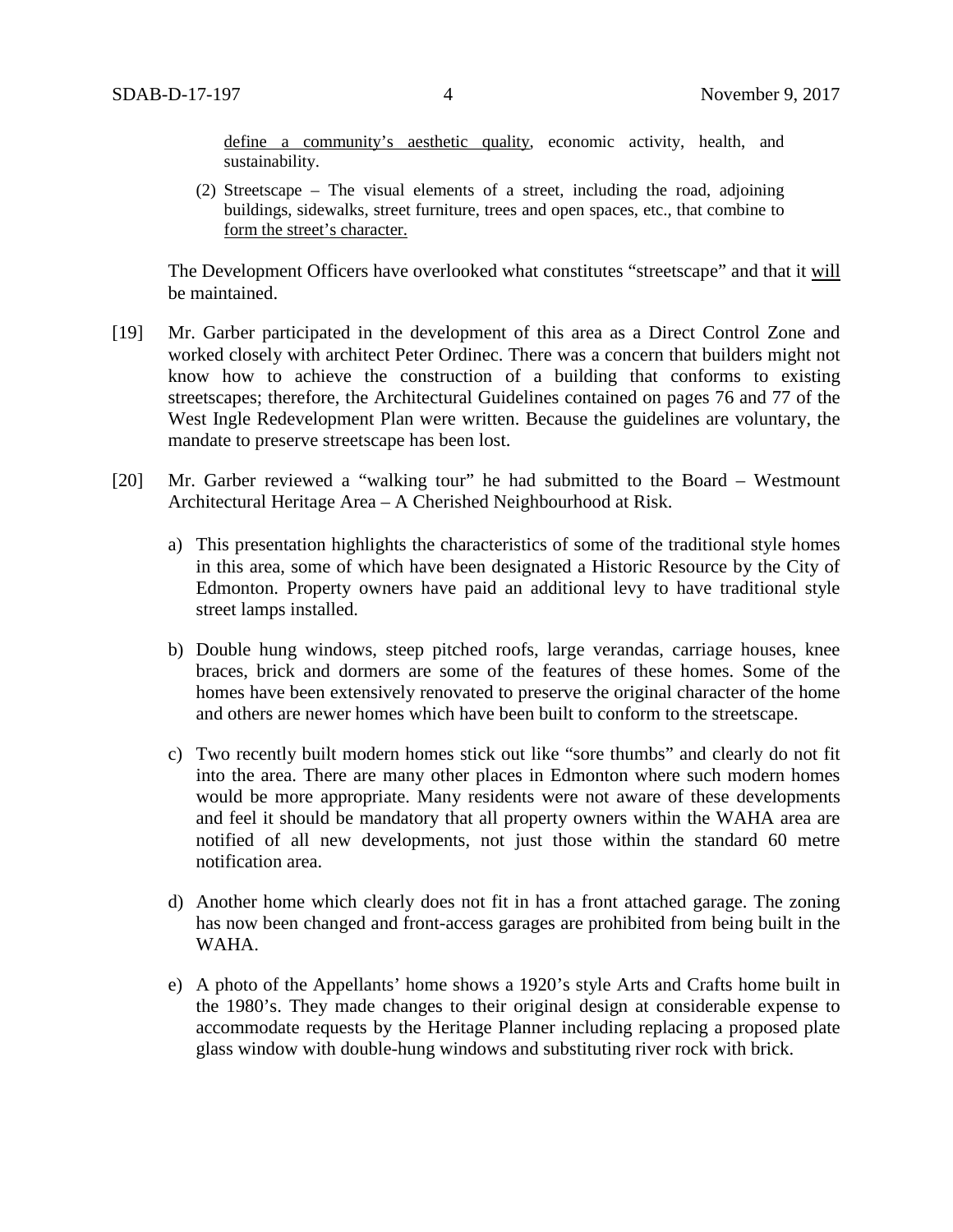- f) Page 20 of the report shows a rendering of the Respondent's proposed development followed by a letter from Bennett Architect Inc. outlining how this home does not conform to the style and character of the WAHA. The Respondents have been requested by the heritage planner to change the large areas of plate glass and the front doors but have refused to do so. The Appellant is not saying this is not an attractive home; it just does not fit into the streetscape. Almost all of the traditional homes previously shown have a front porch or veranda which brings a horizontal element. There is nothing like that here.
- [21] Three more photos of traditional homes immediately adjacent to the subject site were submitted as Exhibit C. It is quite obvious how strikingly different these homes are from the Respondents' proposal.
- [22] A photo of the house which the Respondents wish to demolish was shown a small bungalow with vinyl siding (Exhibit C). The Appellant agrees that this house needs to be replaced but replace it with something that fits into the neighbourhood and meets the mandatory requirements of the bylaw which the development officers have overlooked.
- [23] Mr. Garber quoted the final paragraph of Mr. Bennett's letter:

In general the proposed development disregards the stylistic design cues of neighbouring historic structures. In our opinion, it cannot be held to "conserve the original architectural features and character" of nearby West-Ingle homes and will if constructed, detract from the scale and character of the Architectural Heritage Area of West-Ingle.

Mr. Garber submits that the opinion from this architect is exactly on-point to the mandatory verbiage of the bylaw requiring the original streetscape to be maintained.

- [24] Numerous e-mails supporting this appeal were submitted to the Board and Mr. Garber read excerpts from some of these e-mails.
- [25] As a result of the guidelines being voluntary, modern buildings like those on pages 13 and 19 of the submission have been built in an area that has Direct Control provisions and is designated as an architectural heritage area. The Community is currently working with the City to make the guidelines mandatory.
- [26] Mr. Garber referenced e-mail correspondence between himself and the Heritage Planner regarding the proposed development (marked Exhibit D). This correspondence discusses balancing the desires of the applicant with the interest to preserve heritage value and the voluntary nature of the guidelines. It appears that since the guidelines are clearly voluntary the Development Officers and Planners feel they have no ability to control at all. If this is the case what is the point of having a Direct Control area? These planners are missing the mandatory component of the bylaw.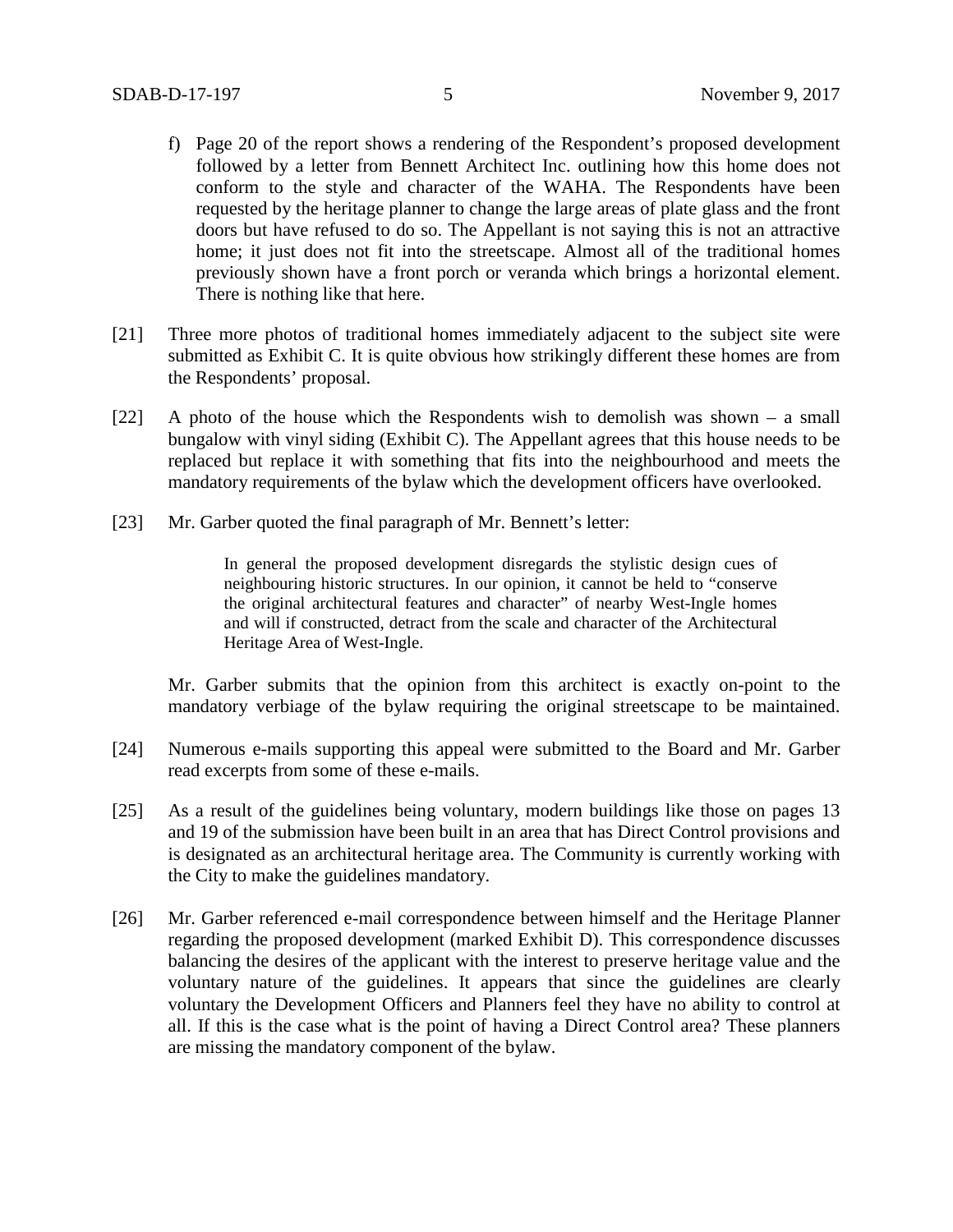- [27] The Board asked Mr. Garber to interpret the "mandatory" verbiage of the Development Criteria in Section 4 of Bylaw 11421 versus the "voluntary" verbiage of the Architectural Guidelines in Section 5 of this bylaw as this is the direction that has been provided by City Council. It appears that Mr. Bennett's report concludes that the proposed development does not deal with the Development Criteria but rather with the noncompliance with the voluntary Architectural Guidelines.
- [28] In response, Mr. Garber submitted that Mr. Bennet concludes that this proposed development cannot be held to conserve the original architectural features and character of the area which is one of the purposes of the Area Redevelopment Plan. Either Direct Control means something and the Board can interpret it to be consistent with the intent of the Area Redevelopment Plan or it means nothing. Mr. Garber does not believe that when City Council enacted this Bylaw that they were contemplating that homes like those on page 13 and 19 would be built.
- [29] Mr. Garber quoted from case law *Finlay v. Canada*, [1993] 1 SCR 1980, and quoted a passage from *Brown v. Bates 363*, *F. Supp. 897(N.D. Ohio. 1973),*:

"that an interpretation which purports to be faithful to the letter of the law cannot be sustained if that interpretation "totally defeats the spirit of the law, and serves only a sterile administrative purpose."

If this bylaw imposes no obligations at all on the builder two things happen. The purpose of the plan has been thwarted (which is to conserve the unique heritage of West-Ingle) and second, the purpose of maintaining the streetscape has been negated. The Panel must not take an interpretation that "totally defeats the spirit of the law and serves only a sterile administrative purpose".

[30] Mr. Garber went on to quote *R. v.* St. *Pierre*, [1995] 1 SCR 791, the Supreme Court of Canada:

> This court in *Crosthwait* effectively rejected one possible interpretation of s.  $258(1)(c)$  -- the "plain meaning" approach advocated by the appellant -- and adopted an interpretation that was more consistent with the of the law, having regard to the mischief which the legislation was intended to address, as well as with the spirit and purpose of the presumption.

The mischief that is all over this policy, that it is designed to address, is the loss of heritage and corresponding intent as clearly stated to conserve the unique, architectural heritage of West-Ingle.

[31] The panel must look at the policy as a whole in a way that makes it meaningful. If this Direct Control provision does not mean anything there is nothing to stop builders from coming in, bulldozing the character homes and putting up a house like that on Page 19.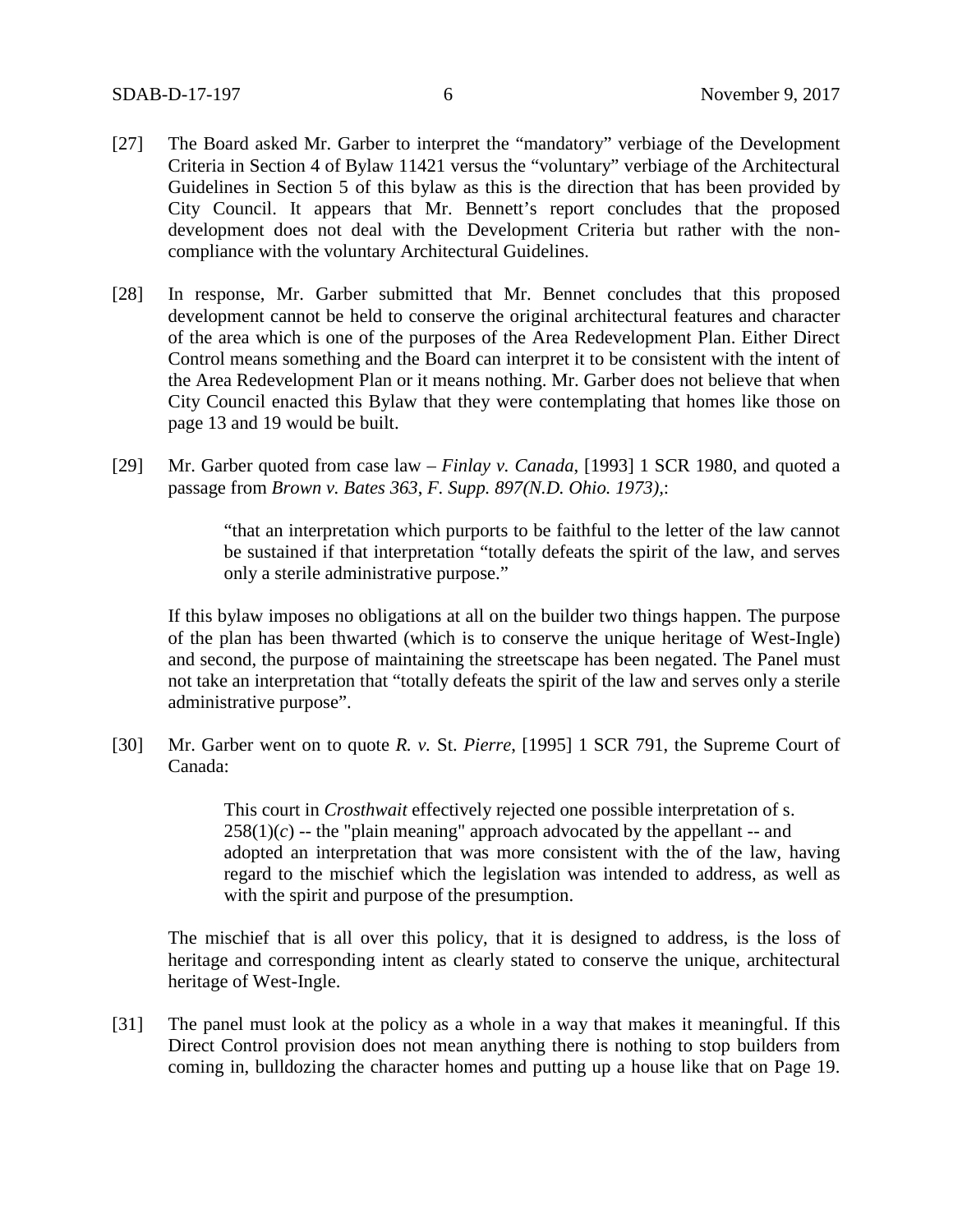He submits this was not the intent of the City when the Area Redevelopment Plan was passed. The guidelines may be voluntary and many of the existing homes do not meet all or any of the guidelines but the streetscape, that look, must be maintained.

- [32] It is not easy to define "traditional character". The Board has to adopt an interpretation consistent with the spirit and purpose of the law having regard to the mischief that the legislation is intended to address. The mischief is to address these new houses that destroy the fabric of this neighbourhood. This panel will have to decide if the proposal conforms to intent and secondly whether that proposed development offends the requirement to maintain the area's original streetscape.
- [33] In response to a question from the Board, Mr. Garber said there are the two new recently built modern homes already referred to and a few homes built in the 1960's and 1970's. With these few exceptions, the majority of the area consists of heritage homes.
- [34] Mr. Garber quoted another email by an affected property owner: "Although our residence is not located adjacent to the proposed new construction, we are very concerned that another square "monster box" may appear on our street and in our old neighbourhood. We already have two of these aberrations here and this development certainly does not fit the neighbourhood, and could be likened to a broken tooth in an otherwise lovely smile."
- [35] Mr. Garber concluded by saying there is a responsibility to preserve this very small piece of original Edmonton. The proposed development does not meet with this.
	- *ii) Position of Affected Property Owner, Mr. B. Ziff, in Support of the Appellant*
- [36] Mr. Ziff's backyard would look onto the proposed house which would have a dominating presence over his property.
- [37] He has lived in this neighbourhood since 1989 in two different houses on the same block. He was attracted to the Westmount area because it reminded him of the house he grew up in in an old neighbourhood in Toronto. There are very few neighbourhoods in Edmonton with this kind of ambiance.
- [38] In many neighbourhoods people congregate in the back yard. These houses were not built for this and residents live outside on the front porch. This goes to the point of the significance of a porch as part of the fabric of the community. Newer neighbourhoods such as Terwillegar have returned to this idea.
- [39] While he welcomes the Respondents to the neighbourhood, he agrees that this house will stand out like a sore thumb and he hopes that it will be modified.
- [40] In response to a question from the Board regarding his interpretation of the Direct Control provision bylaw, Mr. Ziff referred to the Development Criteria in Section 4. He feels that items (a) to (f) are not intended to be exhaustive and were included to address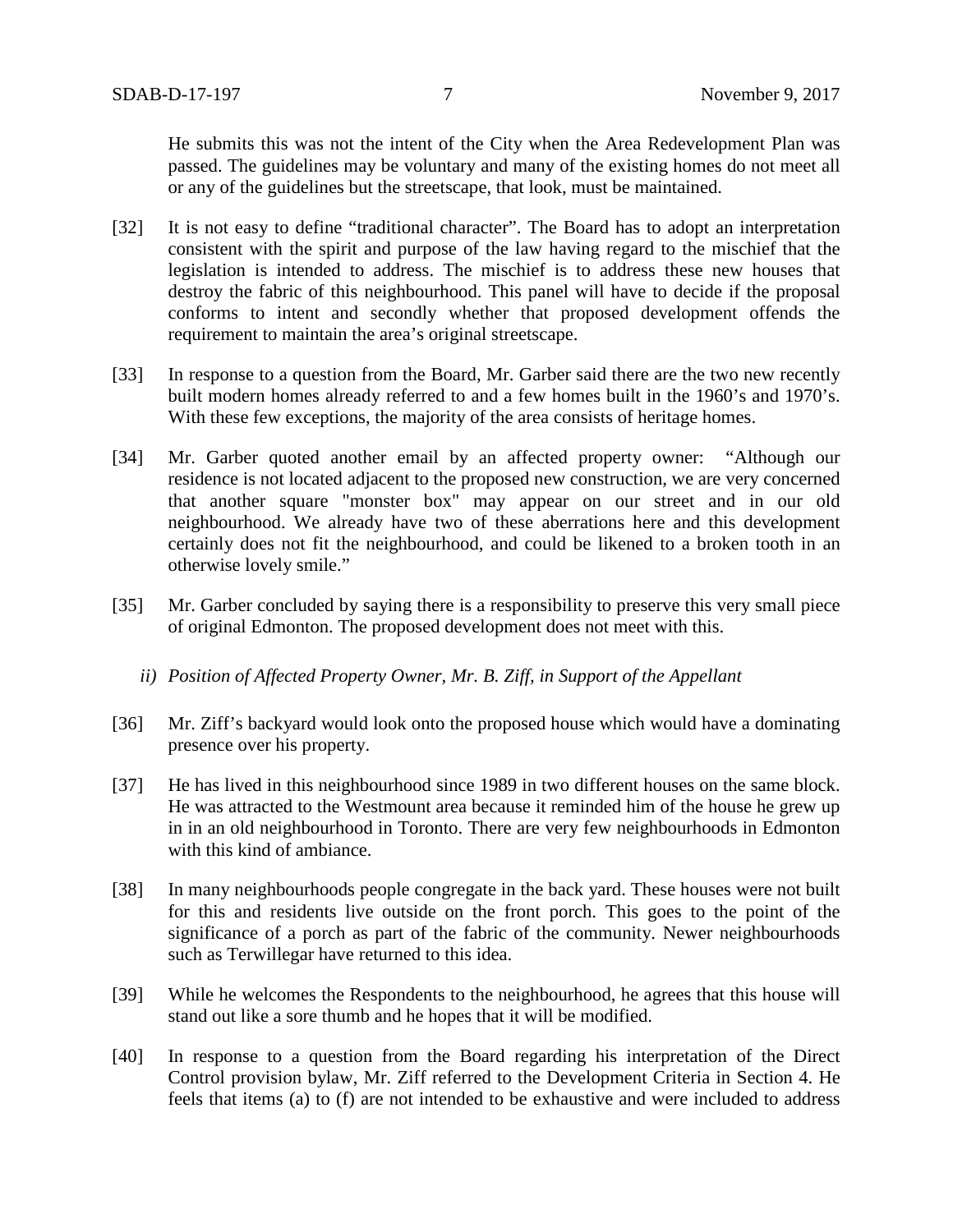certain questions that have arisen in the past. In other words at "least" (a) to (f) but not necessarily "only" (a) to (f).

*iii) Position of Affected Property Owner, Mr. T. Steele, in Support of the Appellant*

- [41] Mr. Steele lives in the neighbourhood on 109A Avenue within the WAHA.
- [42] He moved into the neighbourhood in 1994 because of the heritage designation. He fully restored the home he purchased to 1912 standards and later built an extension. His proposal came before this Board in 1995 and he worked with the neighbours to develop an acceptable house that would maintain the streetscape.
- [43] He understands that "must" and "will" is very difficult and the definition is based on styles across four different periods of architecture.
- [44] The thirty plus e-mails indicate that the proposal does not fit the area and no one is in support of it. He is more than happy to sit down with the Respondents to go through all of his notes and design books. He would like to share the benefit of his experience and what he has found to be acceptable and not acceptable to become part of the neighbourhood.
- [45] It is very clear that the City wanted a heritage area and modern buildings should not be introduced here. As a comparison, one does not put a 1925 style building on 1885 Street in Fort Edmonton Park because it does not fit. Houses must be from that era or appear to be from that era.
- [46] He spent the last 18 months re-building the "Hunt House" (page 23 of Mr. Garber's presentation) to exactly the same 1922 standards as it was so it would not be lost. This house had been abandoned, flooded, two walls caved in and the chimney was falling off.
	- *iv) Position of Affected Property Owner, Ms. M. Parker, in Support of the Appellant*
- [47] Ms. Parker owns a property within the WAHA. This is the third house they have owned within the WAHA and they have always tried to leave each one better than when they got it. Her current home, built in 1912, is stuccoed and she had to put in a new basement.
- [48] She lives right behind the "big gray box" depicted on Page 19 of Mr. Garber's submission. She has gotten to know the occupants on another matter but other people in the neighbourhood have not been so receptive.
- [49] She cannot see how the City would go to the lengths to put a Direct Control Provision in place if it was meant to do nothing. She cannot believe that the City would have put something in place concerned only with setbacks and let the rest fall where it may and not end up with an area that is preserved.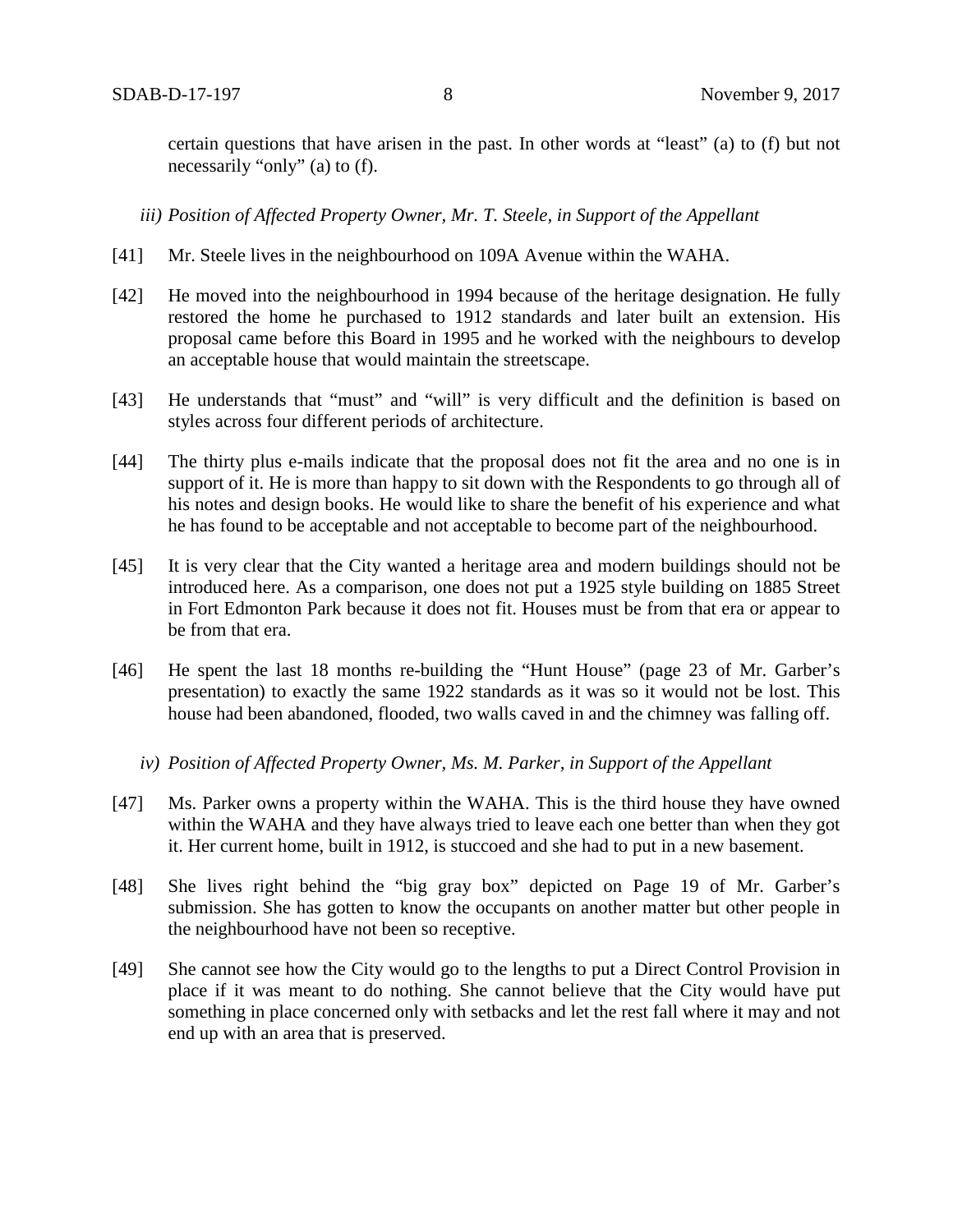- [50] A former City Heritage Planner she spoke with referred to this situation as "death by 1000 cuts". She believes that the Board can determine that the proposed development does not preserve the streetscape. This house has missed the mark.
- [51] Examples have been provided of new houses in the neighbourhood that fit in and it is obvious that the homes depicted on Page 13 and 19 of Mr. Garber's submission do not. A person can do anything he or she wants on the inside of their home.
- [52] The City and this Board have the right and obligation to control development to be consistent with the City's Bylaw.
	- *v) Position of Affected Property Owner, Mr. D. Kraatz, in Support of the Appellant*
- [53] Mr. Kraatz lives at the corner of 109 and 126 Street, half a block south of the property in question and within the WAHA. Eighty to Ninety percent of the homes within the WAHA are heritage homes. On his block there are no new homes on either side of the street. He has lived here for twenty two years and there has been a significant amount of redevelopment in the last few years, mostly towards the west. This redevelopment is starting to creep into the architectural heritage area.
- [54] The intent of the Direct Development Control Provision was to retain the feel of the streetscape. Allowing houses to be lost one by one was not the intent and will ultimately result in this not being a heritage area anymore.
- [55] The Community League has been trying to work with the City for the last three years to make the voluntary guidelines mandatory. The key here is that the intent of the West Ingle bylaw is to maintain the heritage nature of the area.
- [56] Streetscape is the character and the feeling of what you see as you drive by. It is defined by the look, shape and form of the buildings and what catches your eye and what strikes your eye as not fitting in. If something does not fit it is quite obvious and he believes the proposed house does not fit in.
	- *vi) Position of Affected Property Owner, Ms. D. Chmielewski, in Support of the Appellant*
- [57] Ms. Chmielewski lives across the street, two or three houses to right of the proposed property.
- [58] Although the architectural guidelines are voluntary, she doubts the community would have tried to get Direct Control in place if there were no restrictions and no benefit. Development is occurring all around, mostly to west, with new modern houses being built as well as more classic ones. She understands that subdividing a fifty foot lot increases the tax base, increases the use of public transit and increases school attendance. It should, however, be prevented in this small two block by five block area with its old style street lamps, old street names, plaques and large number of heritage looking houses.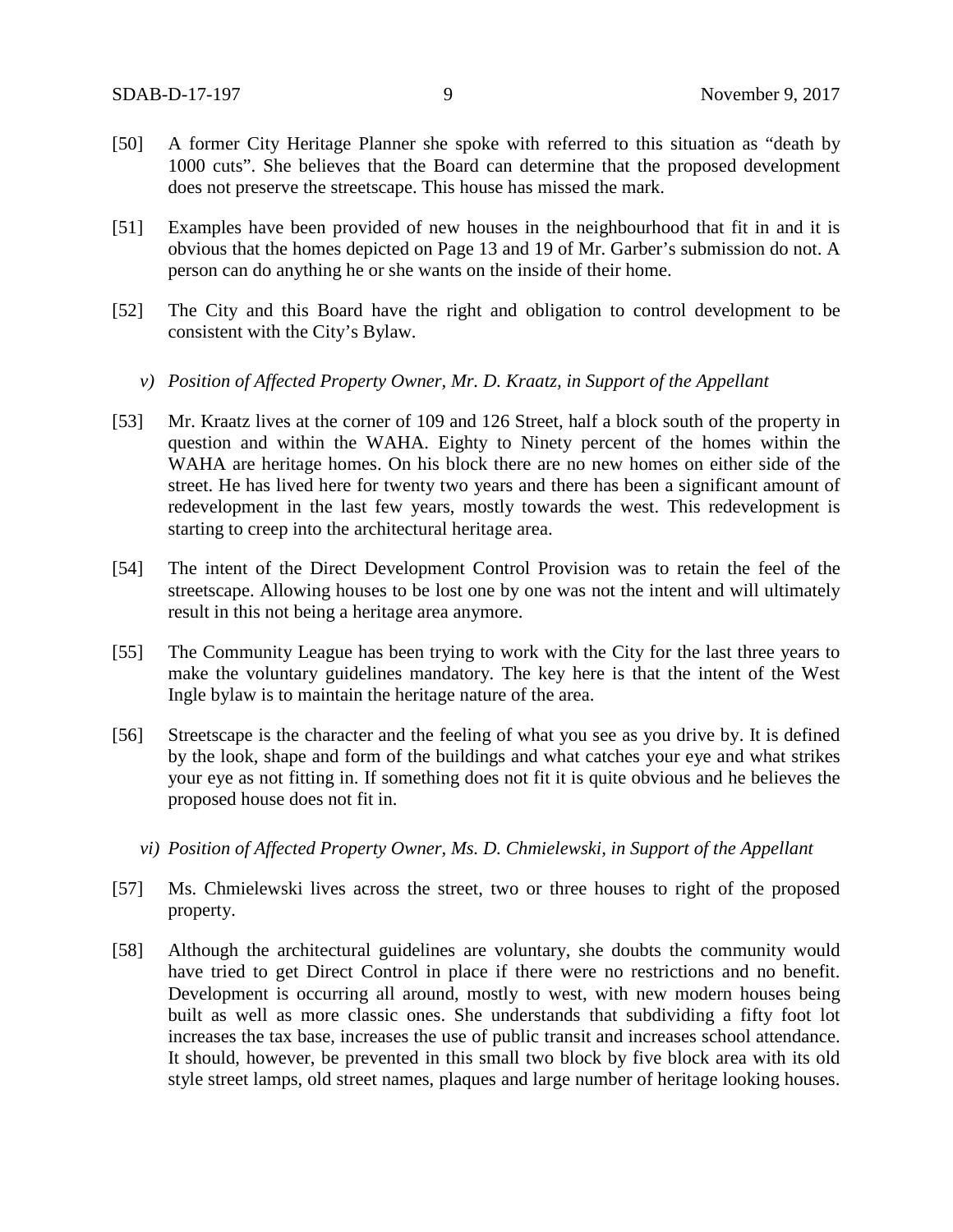Modern designs stick out like a sore thumb, are not in keeping with the neighbourhood and do not meet the architectural style trying to be maintained.

- [59] In response to a question from the Board, she did not know why council made the architectural guidelines voluntary rather than more specific but feels council may have been concerned that putting too many controls on building a house would result in people being reluctant to move in resulting in a vacant piece of land.
- [60] Ms.Chmielewski's house is depicted on the bottom of page 15 of Mr. Garber's submission. It was a small bungalow on a 50 foot lot which a builder had renovated. In 1993 she disassembled the house, made a new foundation and re-built the house to blend in perfectly with the architectural heritage of the area. A renovation last year was also done to fit in with the area.
- [61] She bought here because of the style of the neighbourhood.
	- *vii) Position of the Development Officer, Mr. J. Joselito*
- [62] The Development Officer did not attend the hearing and the Board relied on his written submission.
	- *viii) Position of the Respondents, Mr. B. Lawrence and Ms. M. Lawrence.*
- [63] Mr. and Ms. Lawrence purchased the property in September, 2016. The current home on the property was built in 1942 and does not fall within the 1912 to 1925 time period. It is essentially a white vinyl box and does not fit in with the other homes in the neighbourhood.
- [64] While Mr. Lawrence likes the style of the house previously described as a "big grey box" they understood that this would not fit into the neighbourhood and they expected that there would be guidelines that would have to be followed. In their research, the word that came out the strongest was "voluntary".
- [65] They submitted Exhibit E which is a better rendering of the proposed development and shows the 15 foot verandah and the roof lines. They acknowledge that the front door has a large piece of glass but they want to be able to see who is at the front door.
- [66] Red brick is a large part of the design and they have gone everywhere to source reclaimed brick to give a softer edge and older feel.
- [67] The window design has not yet been finalized and is still up for review. They submitted a rendering of a possible alternate window design and a photo of a different style of window that they found in the Glenora area which they are considering. (Exhibit E).
- [68] They bought the property because this street has one of the nicest elm canopies in all of Westmount. Other areas do not have the same streetscape and old homes. It is difficult to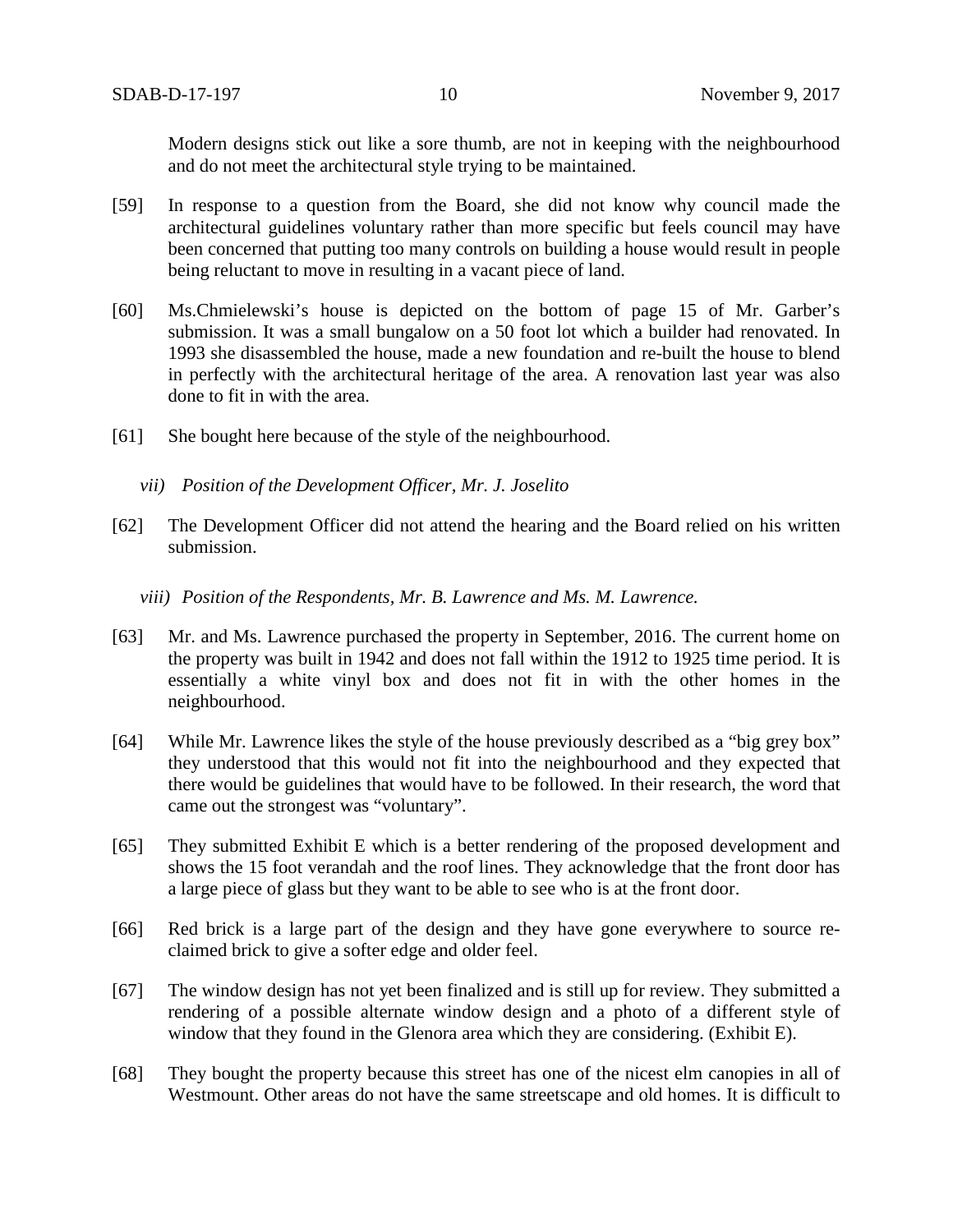be in this position and they did not anticipate this kind of push back. They wrote a personal letter to everyone they thought would get a notice from the City.

- [69] A few houses in the WAMA have been up for sale for quite a number of months and many of these require a lot of work to be done and that could be why they have not sold. These homes could devalue the neighbourhood more than their proposal because potential investors may wonder if the neighborhood will become dilapidated because owners may not have the money to upkeep their homes.
- [70] They sold their home in Spruce Grove and have already invested a lot of money. They are currently living in a rental pending construction of their new home. The house they purchased is fairly small and the foundation cannot be added on to; therefore, they are building new. They started with the voluntary guidelines and tried to make them work for their family and their future. They have incorporated brick, stucco and a veranda. They want the big windows to take in the elm trees and the streetscape that everyone talks about. They are super passionate about their project and there are certain things their family wants for the money they are spending.
- [71] They love the area and respect the community and the people in the area, and appreciate the beautiful older homes. They have made a lot of good friends and their children attend school here. They cannot believe that the couple that built the box on the end of the street is outcast because of a house.
- [72] They cannot build their house in another part of Edmonton because they own this property. They sought legal counsel at the time of purchase. If they did not care about the streetscape they would have purchased in Windermere or Summerside. They want to be part of the downtown culture and want to give their kids a great place to live.
- [73] This process has not been comfortable for anyone and they did not want to personally hurt anyone. They live next door to the Garbers and the day after they moved in Mr. Garber told them "they had best be building a traditional style home otherwise they would endure the wrath of the neighbourhood." That is definitely the case right now. There have been posts on social media and they feel this is a bullying tactic.
- [74] Last night was the first phone call they got from anyone in the neighbourhood. No one else has called to talk to them personally. They received a copy of the e-mails sent to the Board which contained many hurtful comments. They are willing to meet with every individual person who wrote an e-mail and welcome them to their home. They do not hold any ill will.
- [75] They were pleased when the Heritage Planner commented that their proposal appeared to be a foursquare house. They incorporated as many ideas of the Heritage Planner as possible such as bringing the pillars to the roof and upgrading the soffits. They understood that everything was voluntary and they chose to keep the large windows to enjoy the beautiful streetscape. They genuinely believe they are bringing something good to the area.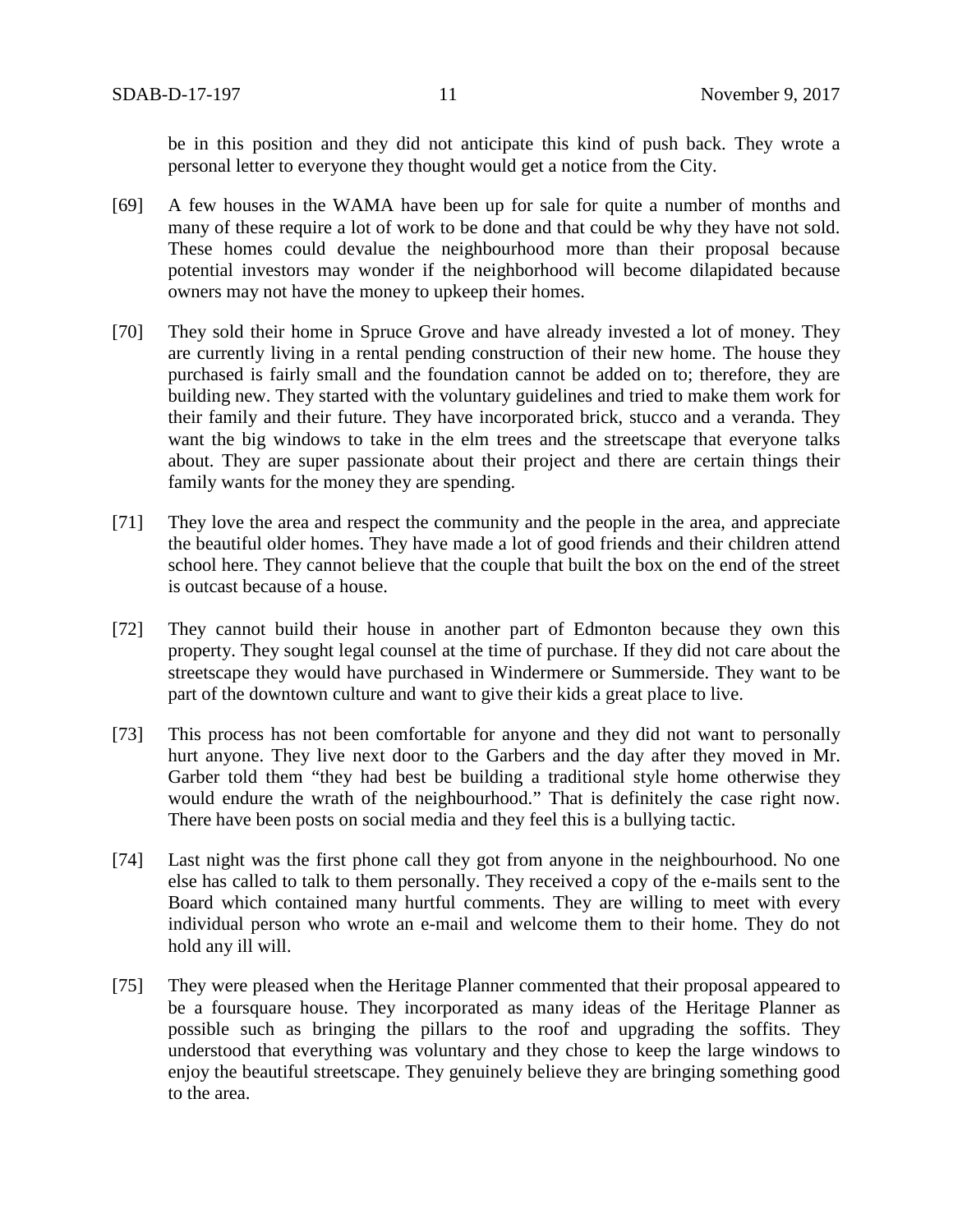[76] They would love to incorporate windows like the ones that are on the house depicted on Page 12 of Mr. Garber's presentation which he described as the "gem of the neighbourhood". That type of window and that number of windows on that home are no longer a possibility as they are outside of the current Building Code.

### *ix) Rebuttal of the Appellant*

- [77] The Garbers hold no ill will towards their neighbours. Mr. Garber acknowledged that before he saw the design he did tell Mr. Lawrence that he hoped they would build a traditional style home otherwise they would incur the wrath of the neighbourhood. He has lived here since 1986 and knows how passionate people are when it comes to defending the character of their neighbourhood.
- [78] People did not get upset until they saw the elevations. Changing the windows will not remedy the underlying problem that the design itself is not suitable for this area.
- [79] He is here today to defend the principles of this architectural area.

### **Decision**

[80] The appeal is DENIED and the decision of the Development Authority is CONFIRMED. The development is GRANTED as approved by the Development Authority.

### **Reasons for Decision**

[81] The subject site is located in a Direct Control District. Section 641(4) of the *Municipal Government Act* sets out the limited nature of an appeal with respect to a Development Permit application in respect of a DC District:

> (641)(4) Despite section 685, if a decision with respect to a development permit application in respect of a direct control district

(a) is made by a council, there is no appeal to the subdivision and development appeal board, or

(b) is made by a development authority, the appeal is limited to whether the development authority followed the directions of council, and if the subdivision and development appeal board finds that the development authority did not follow the directions it may, in accordance with the directions, substitute its decision for the development authority's decision.

[82] As this decision was made by the Development Authority, the appeal is limited to whether or not the Development Authority followed the directions of council in the appropriate Direct Control provision. The Direct Control provision that pertains to this site and to this area was created in Bylaw 11421 on Feb 10, 1997. It is now part of the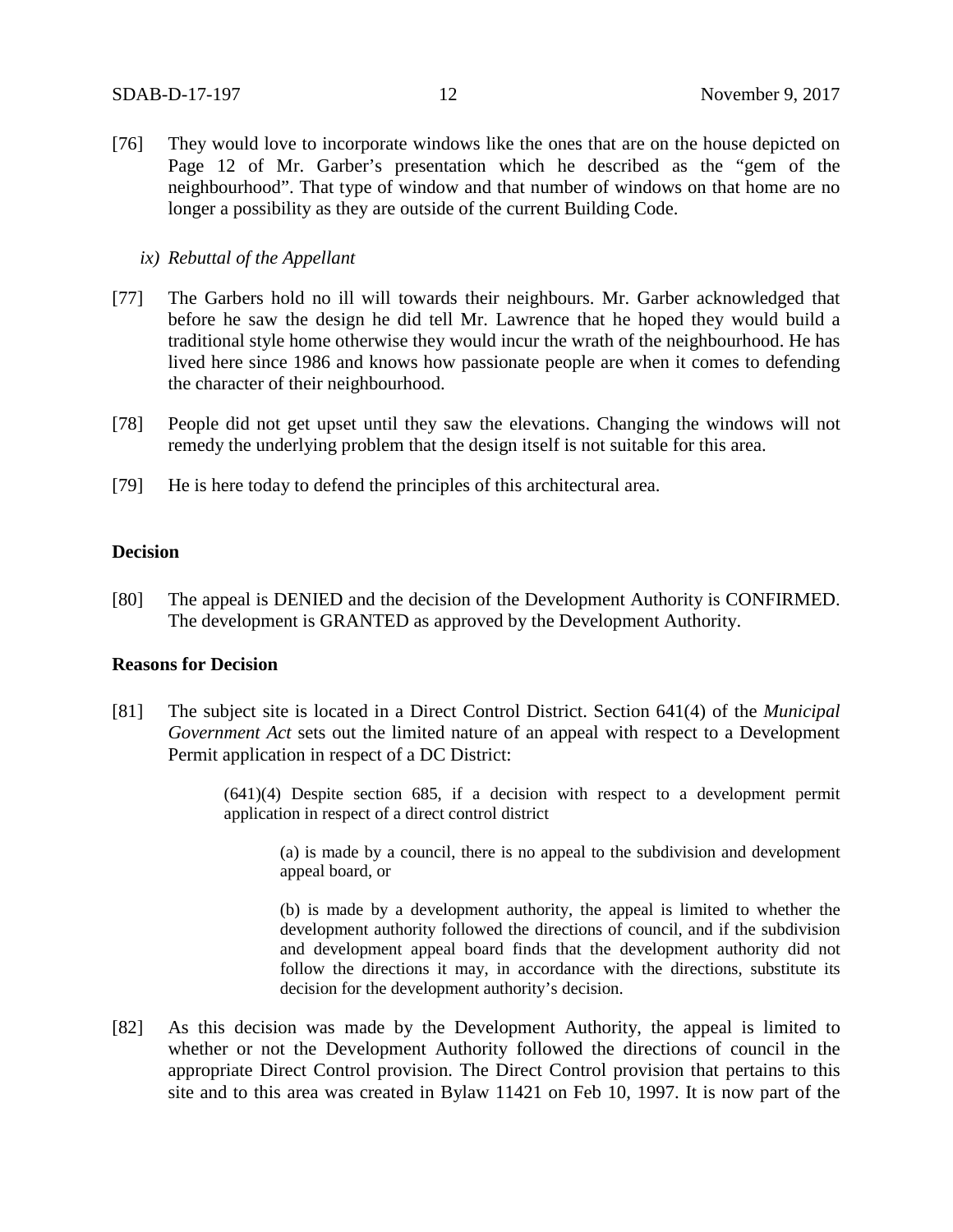*West Ingle Area Redevelopment Plan.* Single Detached Housing is a listed use in this Direct Control provision. The Direct Control provision sets out in Section 4 the development criteria that shall apply to the prescribed uses. All of these development criteria have been met and were in fact not even an issue in this appeal with the possible exception of development criteria 4(g).

4. Development Criteria

The following development criteria shall apply to the prescribed uses pursuant to Section 710.4 of the Land Use Bylaw:

(a) The regulations of the RF1 District shall apply, except where superseded by the development criteria contained herein.

(b) Vehicular access to on-site parking shall be as follows:

(i) where a lane abuts a lot, vehicular access to on-site parking shall only be from an abutting lane; and,

(ii) where corner or interior lots do not abut lanes, vehicular access to onsite parking shall only be from the avenue, as opposed to the street.

(c) Front Yards shall be a minimum of 6.0m (19.7 ft.) except that the Development Officer may reduce the minimum Front Yard requirements, where one or more adjacent properties exhibit similar variations from the RF1 regulations, to a minimum of 3.0 m (9.8 ft.). Any development located between 3.0 m (9.8 ft.) and 6.0 m (19.7 ft.) of the front lot line shall have a maximum Height of one storey or 3.3m(10.8ft.).

(d) Garages shall be built as follows:

(i) where the garage is a detached, and the vehicle doors of the detached garage face a lane abutting the lot, no portion of the garage shall be located less than 4.88 m (16.0 ft.) from the rear property line, except that the distance may be less if, in the opinion of the Development Officer, it is consistent with the location of other garages in the same block face;, and,

(ii) no part of a garage shall be located between the front facade of a principal Dwelling and an abutting avenue or street.

(e) Each Dwelling shall have an entranceway incorporated into the front facade of the Dwelling facing onto a street or avenue.

(f) Where the lot width is  $15.25$  m (50 ft.) or more and the length  $45.72$  m (150) ft.) or more, the minimum Rear Yard shall be 10.0 m (32.8 ft.).

(g) For those development applications involving the architectural treatment of new construction and additions to existing development, the Development Officer shall make the development applicants aware of the voluntary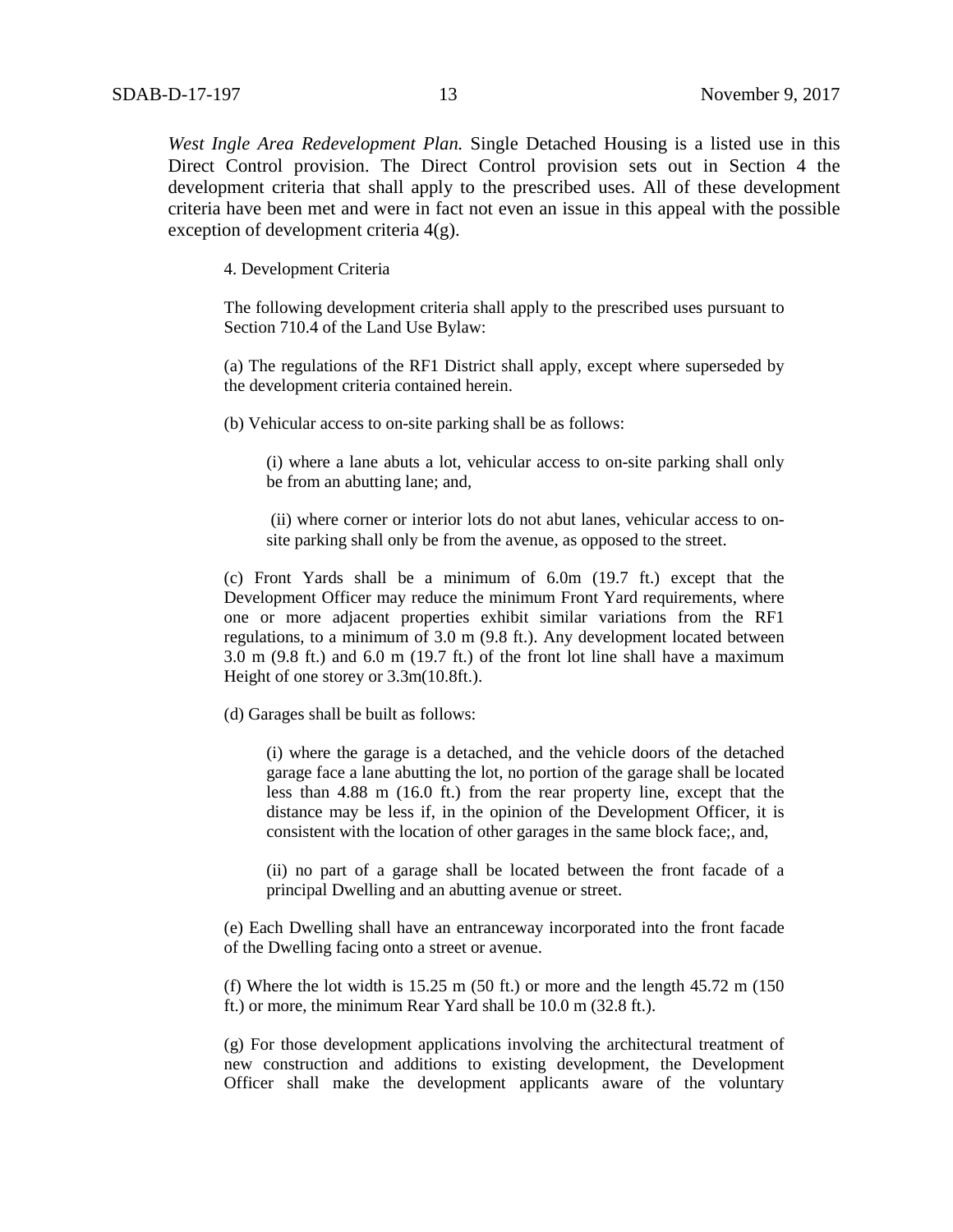Architectural Guidelines as developed and written by the Westmount Architectural Heritage Area Residents Association, outlined in Section 5.

- [83] An e-mail from Heritage Planner Robert Geldart, that was in evidence before the Board stated that "the form, scale and massing [of the proposed building] fit into the Westmount Architectural Heritage Area (WAHA). As for materials, the brick and wood cladding meet the guidelines of the WAHA. The dimensions and glazing of the windows and front door do not meet the architectural guidelines or the intent of the guidelines. However, it is understood that you clearly stated you do not wish to meet those window guidelines. Overall the proposal is acceptable."
- [84] Noting compliance with both the Use and all of the Development Criteria set out in Section 4; (a) through (f), the Development Authority concluded that in allowing the proposed structure they were following the directions set out by City Council in the Direct Control Provision. The Board concludes that the Development Authority was correct in its determination and that the Development Authority did indeed follow the directions of City Council when it allowed the application.
- [85] Development Criteria 4 (g) makes it very clear that the architectural guidelines developed and written by the Westmount Architect Heritage Area Residents Association is a voluntary and not a mandatory set of guidelines. Development criteria 4(g) really requires the Development Officer to make development applicants aware of their existence, and that it is City Council's intent that these architectural guidelines be voluntary only is abundantly clear. Not only is that set out in criteria 4(g) it is also mentioned in Section 5 of the Direct Control guidelines which sets out the voluntary architectural guidelines where it states "adherence to these guidelines on the part of the applicants is voluntary". This is also reflected in Section 1 of the Direct Control Provision which sets out the general purpose of this Direct Control District where it states: "The district is based on the RF1 Single Detached Residential Zone regulations but with additional Development Criteria and accompanying voluntary Architectural Guidelines, …..".
- [86] Accordingly the Applicants are complying with both the Use and all mandatory Development Criteria set out in the Direct Control Provision. Had the Development Authority declined to grant a permit on the basis of non-compliance with the Architectural Guidelines, they would, in fact have been disregarding the clear intention legislated by City Council to not require adherence to the Westmount Heritage Area Architectural Guidelines.
- [87] Accordingly, the Board finds that the Development Authority followed the directions of Council and pursuant to section 641(4) of the *Municipal Government Act* the appeal must be dismissed.
- [88] The Appellant made much of Policy 1 of the residential policies that are set out in the West Ingle Area Redevelopment Plan. Policy 1 was amended by Bylaw 11421 on Feb 10, 1997, in conjunction with and as part of the implementation of the Direct Control provisions cited above. Policy 1 states as follows: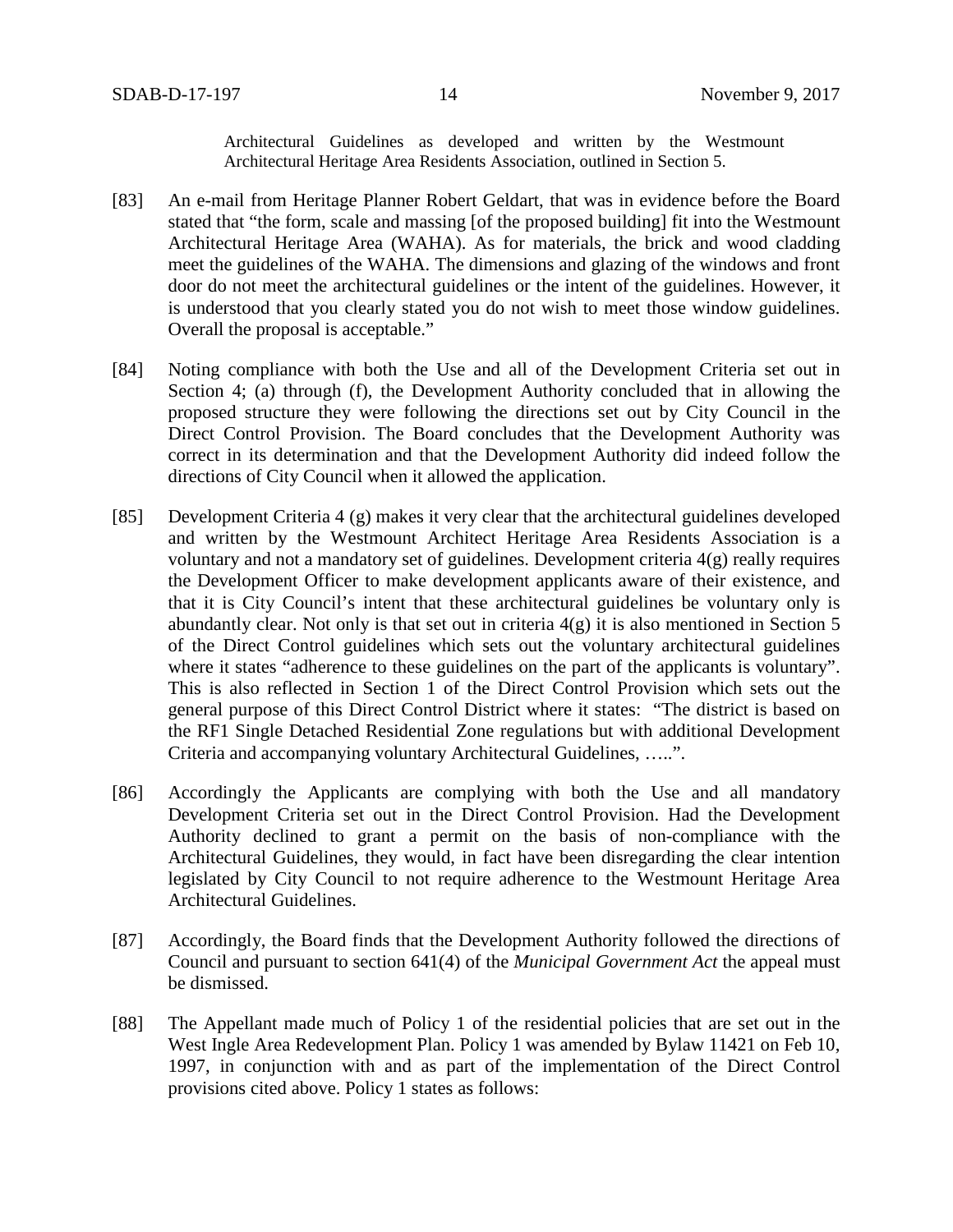The portion of West-Ingle between 107 Avenue and 111 Avenue, the lane west of 124 Street and the lane east of 127 Street will be known as an Architectural Heritage Area and be districted DC1 (Direct Control) District. Property owners in this area are encouraged to renovate or rebuild in the architectural styles which characterized West-Ingle between 1912 and 1925, and existing streetscapes will be maintained to reflect the area's original;

The Appellant relied almost exclusively on the last portion of that policy where it stated "existing streetscapes will be maintained to reflect the area's original"

- [89] The Applicant's argued that the phrase "existing streetscapes will be maintained" meant that the architectural and aesthetic nature of all proposed built structures in this Direct Control area would have to match the architectural style that characterized the area between 1912 and 1925. The Board disagrees with this interpretation. It is clear from Policy 1 that maintaining the architectural style that characterized West Ingle between 1912 and 1925 was to be voluntary. Note that the words of Policy 1 are "owners in this area are encouraged to renovate or rebuild in the architecture styles which characterized West-Ingle between 1912 and 1925". It is clear that the reference to existing streetscapes means something different or is still part of the voluntary nature of architectural conformity.
- [90] Policy 1 includes an explanation paragraph which was also part of bylaw 11421:

The uses allowed for under the DC1 (Direct Control) District will be the same as those allowed for under the RF1 (Single Detached Residential) District (Section 110 of the Land Use Bylaw). The DC1 District contains development criteria for the maintenance of the area's existing streetscape and through architectural guidelines encourages property owners to renovate or rebuild using the architectural styles which characterised the area's original homes.

- [91] This explanation shows that the mandatory development criteria that City council did set out in the Direct Control provision in Section 4 (a) through (f) are the tool by which City Council has decided to maintain the area's existing streetscape. The Board notes that once again the architectural guidelines are mentioned in a permissive context stating property owners are encouraged to follow them but are not required to follow them.
- [92] In general, the Board also notes that the paragraph referred to and relied on by the Appellant is a general policy paragraph. City Council has decided how that policy paragraph is to be implemented via the Direct Control Provisions that it passed in the very same Bylaw 11421. The Direct Control Provisions are the clearest expression of the

intent of City Council. Those Direct Control Provisions for the WAHA may have been a compromise on Council's part to address all neighbourhood residents' input. They do mandate certain aspects of the streetscape including the elimination of front driveways, the requirement for all vehicular access to be from the rear of the lot, the orientation of the front doors to be towards the street and a series of setback regulations that are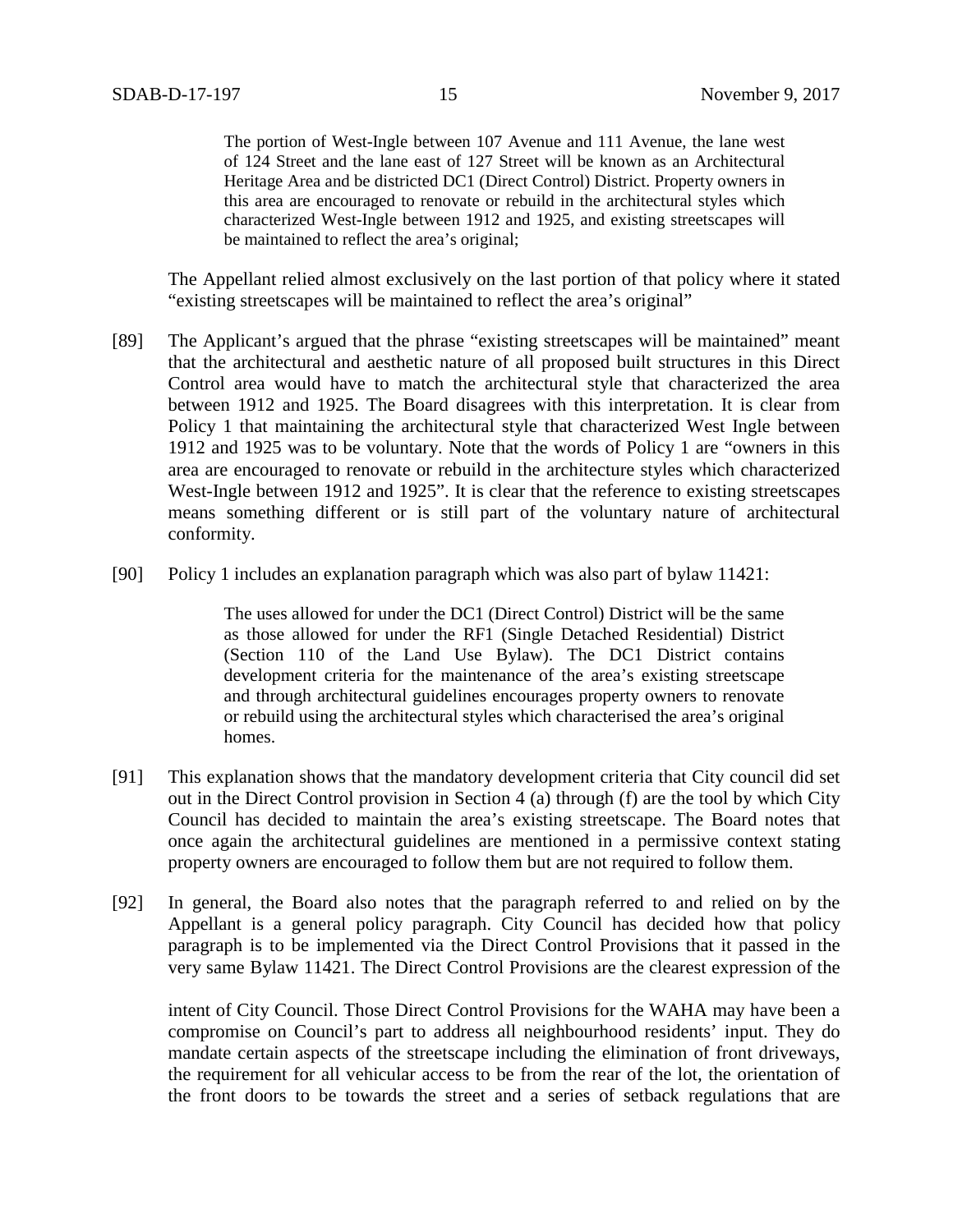designed to maintain the pedestrian oriented nature of this portion of West Ingle. It is clear to the Board that the type of architectural conformity requested by the Appellants was explicitly not required by City Council that went out of its way to show that compliance with the level of architectural specificity was voluntary. With respect to the more general aspects of the general purpose of the Westmount Architectural Heritage Area, the Board notes that many of the criteria listed in Section 1 of the Direct Control zone are in fact met by this proposed development. It will not affect the City owned boulevard with its mature trees, will not affect continuous sidewalks, will maintain rear lane access to on-site parking and will have a front yard verandah which is very much in keeping with the style of the neighborhood which features many front yard verandahs.

- [93] The Board also refers back to the comments of the City's Heritage Planner which reflect that, in fact, by and large, this house does conform with the architectural guidelines, varying only from them with respect to windows and doors.
- [94] For these reasons, in addition to those set out above the appeal is denied.

Ian Wachowicz, Chair Subdivision and Development Appeal Board

Board Members in Attendance: Mr. V. Laberge; Ms. M. McCallum, Mr. A. Nagy, Mr. C. Buyze